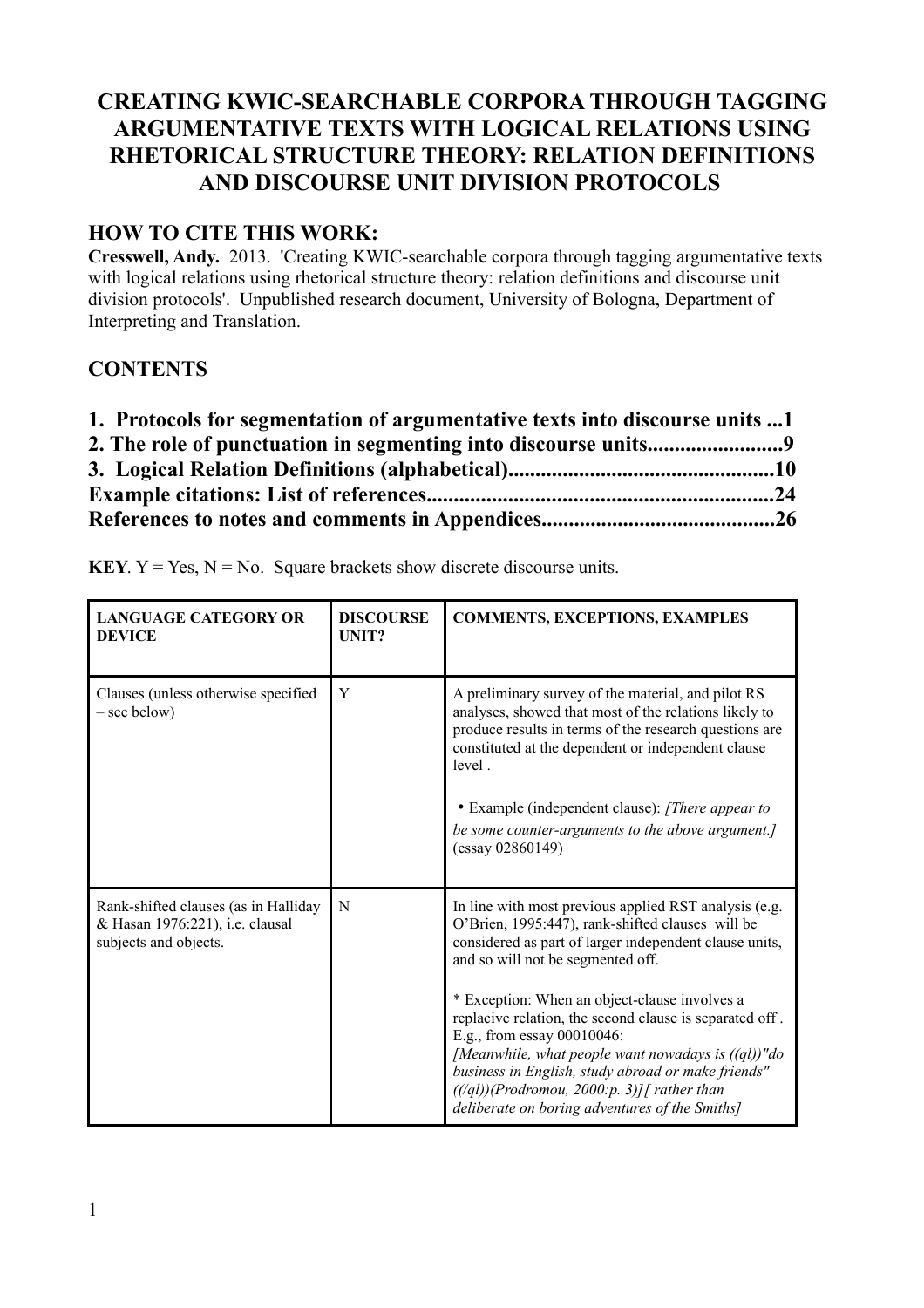| <b>LANGUAGE CATEGORY OR</b><br><b>DEVICE</b> | <b>DISCOURSE</b><br><b>UNIT?</b> | <b>COMMENTS, EXCEPTIONS, EXAMPLES</b>                                                                                                                                                                                                                                                                                                                                                                                                                                                                                                                                                                                                                                                                                                                                                                                                                                                                                                                                                                                                                                                                                                                                                                                                                                                                                                                                                                                                                                                                                                                                                                                                                                                                                                                                                                                                                                                                                                                                                                                                                                                                                                                                                                                                                                                                                                                                                                                                                                                                                                                                                                      |
|----------------------------------------------|----------------------------------|------------------------------------------------------------------------------------------------------------------------------------------------------------------------------------------------------------------------------------------------------------------------------------------------------------------------------------------------------------------------------------------------------------------------------------------------------------------------------------------------------------------------------------------------------------------------------------------------------------------------------------------------------------------------------------------------------------------------------------------------------------------------------------------------------------------------------------------------------------------------------------------------------------------------------------------------------------------------------------------------------------------------------------------------------------------------------------------------------------------------------------------------------------------------------------------------------------------------------------------------------------------------------------------------------------------------------------------------------------------------------------------------------------------------------------------------------------------------------------------------------------------------------------------------------------------------------------------------------------------------------------------------------------------------------------------------------------------------------------------------------------------------------------------------------------------------------------------------------------------------------------------------------------------------------------------------------------------------------------------------------------------------------------------------------------------------------------------------------------------------------------------------------------------------------------------------------------------------------------------------------------------------------------------------------------------------------------------------------------------------------------------------------------------------------------------------------------------------------------------------------------------------------------------------------------------------------------------------------------|
| <b>Clausal Complements</b>                   | N                                | • Example: [which set out to investigate the pattern<br>of medical student teaching about sleep and its<br>disorders in the UK] (Williams, 2004)<br>Note: although projected clauses can be considered<br>as clausal complements, they are considered in the<br>subsequent section.                                                                                                                                                                                                                                                                                                                                                                                                                                                                                                                                                                                                                                                                                                                                                                                                                                                                                                                                                                                                                                                                                                                                                                                                                                                                                                                                                                                                                                                                                                                                                                                                                                                                                                                                                                                                                                                                                                                                                                                                                                                                                                                                                                                                                                                                                                                        |
| Projecting clauses (Halliday<br>1994:250-72) | N                                | I followed Stuart-Smith (1998) in ignoring projecting<br>clauses during segmenting (i.e. they were not segmented<br>off), except that I made no exception when projection<br>involved citing an authority. Some of these instances will<br>however be captured by use of O'Brien's "Reported<br>Evaluation" relation (O'Brien, 1995).<br>• Example 1: [Thus, we can say that making money is the<br>dominant value in this modern world.] (essay 02860174)<br>• Example 2: [Further, Hyltenstam and Abrahamsson claim<br>that these near-native speakers should be differentiated<br>from the native speakers] (Marinova-Todd et al., 2001)<br>• Exception: projecting clauses that have two co-ordinated<br>projected clauses. In this case, the first projected clause,<br>together with the projecting clause, are considered as one<br>discourse unit, while the second projected clause is<br>considered as another discourse unit. This permits capture<br>of rhetorical relations of listing and reinforcement, as<br>follows:<br>Example 1: [Secondly, they claim that our central<br>relationship between consensus democracy and<br>corporatism is a function of our particular measure of<br>corporatism] [ and, in addition, driven by two outlying<br>cases: Italy and Austria.] (Crepaz and Lipjhart, 1995).<br>Example 2 [I would like to take a peek beyond some of the<br>'walls' which the paper sets up for itself] [ and to relate the<br>issue of learner development to broader and more critical<br>views of both 'learning' and ' development'.] (Palfreyman,<br>2003).<br>However, application of the rank-shifted rule means the<br>exception does not apply if the co-ordinated projection is<br>part of the sentence subject.<br>Example 3 : [According to Wallace the fact that in the past<br>the foreign language teachers did not see reading as a way<br>of learning languages and that the English language<br>instructional programme was based on a highly structured<br>audiolingual approach $((f)$ denied the learners crucial<br>exposure to English] (essay 00010061).<br>Note:<br>The specific phrase as they say is not technically a<br>projecting clause, but because it has the same semantic<br>effect, it is equally not segmented off.<br>Example:<br>[As they say, the practical conclusions from it $((\text{f}))$<br>depend upon political and ideological values.] (Newton,<br>1997)<br>Similarly:<br><i>It is not at all the case that Austria and Italy 'drive' the</i><br>statistical relationship as they claim.] (Crepaz and<br>Lipjhart, 1998). |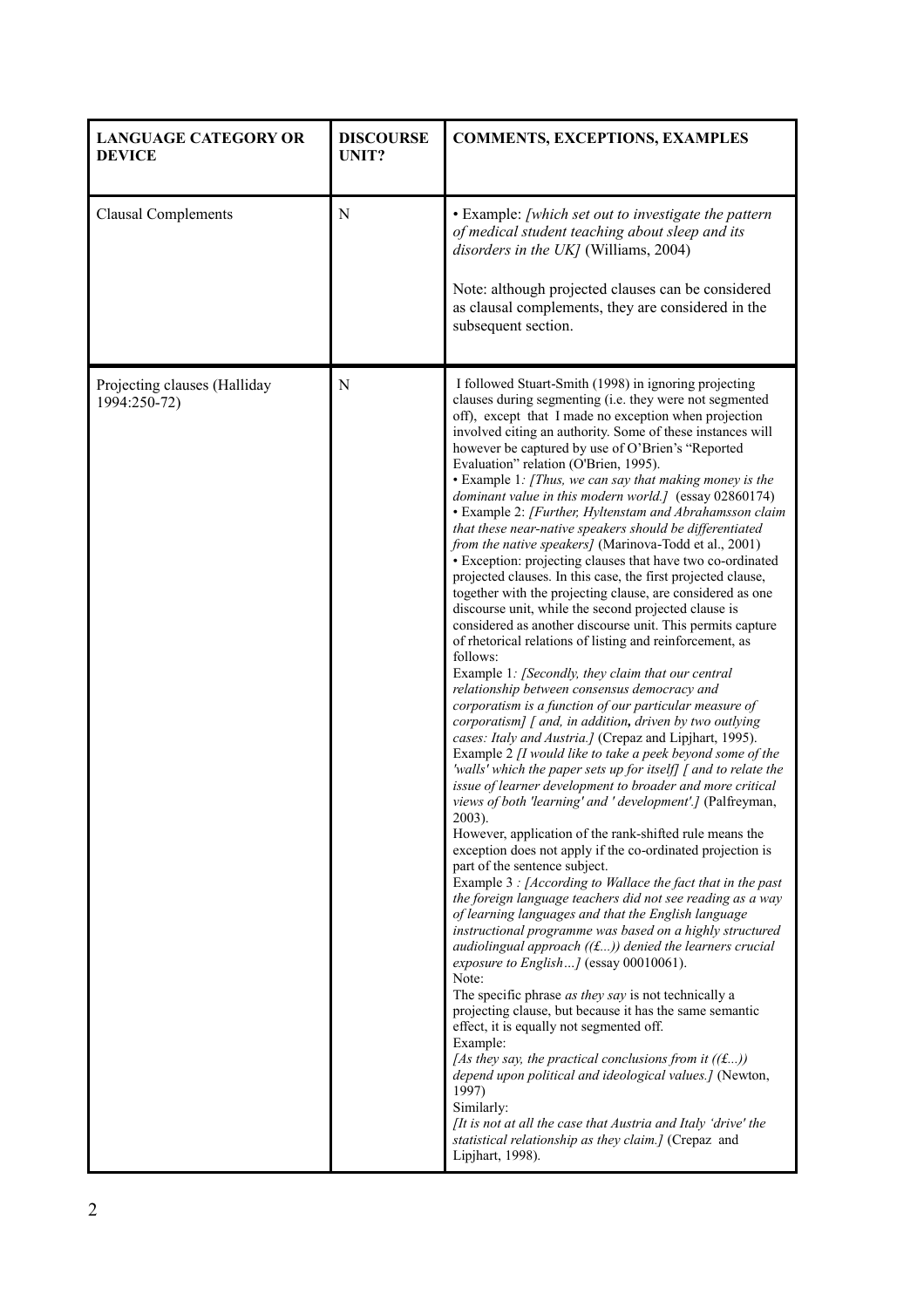| <b>LANGUAGE CATEGORY OR</b><br><b>DEVICE</b>                              | <b>DISCOURSE</b><br>UNIT? | <b>COMMENTS, EXCEPTIONS, EXAMPLES</b>                                                                                                                                                                                                                                                                                                                                                                                                                                                                                                                                                                                                                                                                                                                                                                                                                                                               |
|---------------------------------------------------------------------------|---------------------------|-----------------------------------------------------------------------------------------------------------------------------------------------------------------------------------------------------------------------------------------------------------------------------------------------------------------------------------------------------------------------------------------------------------------------------------------------------------------------------------------------------------------------------------------------------------------------------------------------------------------------------------------------------------------------------------------------------------------------------------------------------------------------------------------------------------------------------------------------------------------------------------------------------|
| Subordinate Clause with<br>subordinator functioning as a<br>discourse cue | Y                         | • Example:<br>[although money does not always make people<br>happy.] (essay 02860166)                                                                                                                                                                                                                                                                                                                                                                                                                                                                                                                                                                                                                                                                                                                                                                                                               |
| clauses functioning as adverbials                                         | Y                         | • Example:<br>[The revolutionaries in 1789 ((£)) used the<br>language of the ancien regime] $[to overthrow it]$<br>(Widdowson, 1998)                                                                                                                                                                                                                                                                                                                                                                                                                                                                                                                                                                                                                                                                                                                                                                |
| Coordinated main clauses                                                  | Y                         | • Example: [The second criticism from Keman and<br>Pennings deals with the empirical relationship<br>between corporatism and consensus democracy]<br>[and consists of two parts] (Crepaz and Lipjhart,<br>1995)                                                                                                                                                                                                                                                                                                                                                                                                                                                                                                                                                                                                                                                                                     |
| Coordination in Subordinate<br>Clauses                                    | Depends                   | If a given construction is not normally<br>segmented in the single clause case,<br>then it is not segmented off as a co-ordinated clause<br>either.<br>• Exception 1: Projected clauses after that: co-<br>ordinated projected clauses are separated off.<br>• Example: <i>[one would have to argue that there was,</i><br>and still is, some inherent quality in the language<br>itself which gives it an advantage over any other,]<br>[and that its spread is a measure of its intrinsic<br>superiority] (Widdowson, 1998)<br>• Exception 2:<br>The second of two Co-ordinated restrictive relative<br>clauses, if finite, is segmented off.<br>• Example:<br>[These are the processes that would integrate women<br>and gender into a transformed discipline to the<br>satisfaction of feminists,] [ and revitalise and<br>reinvigorate traditional subjects of study in IR].<br>(Carver, 2004) |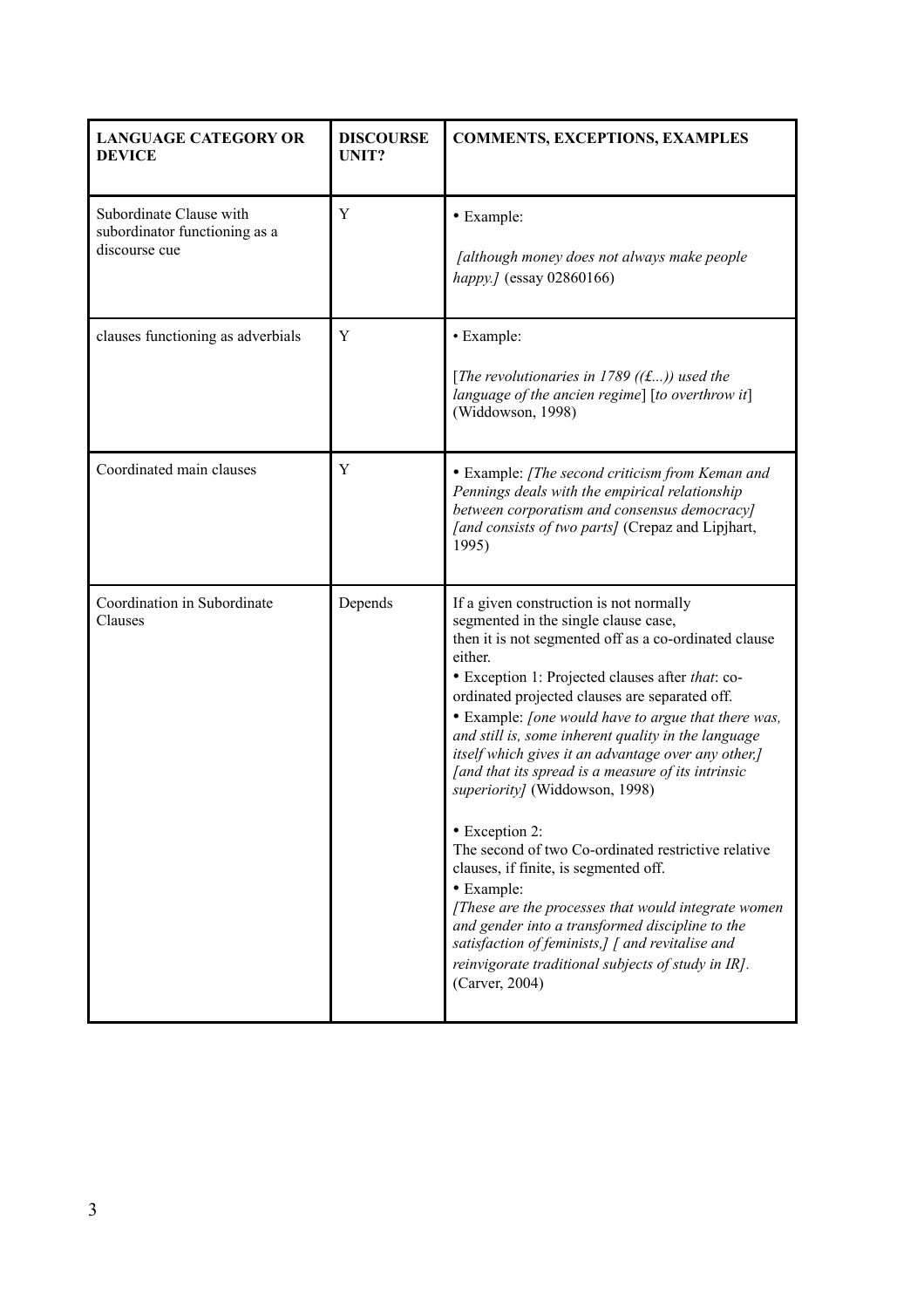| <b>LANGUAGE CATEGORY OR</b><br><b>DEVICE</b>                                 | <b>DISCOURSE</b><br>UNIT? | <b>COMMENTS, EXCEPTIONS, EXAMPLES</b>                                                                                                                                                                                                                                                                                                                                                                                                                                                                                                                                                                                                                                                                                                                                                                                                                                          |
|------------------------------------------------------------------------------|---------------------------|--------------------------------------------------------------------------------------------------------------------------------------------------------------------------------------------------------------------------------------------------------------------------------------------------------------------------------------------------------------------------------------------------------------------------------------------------------------------------------------------------------------------------------------------------------------------------------------------------------------------------------------------------------------------------------------------------------------------------------------------------------------------------------------------------------------------------------------------------------------------------------|
| Bracketed citation references *                                              | N                         | • Example 1:<br>[which is widely considered to be "the world's<br>lingua franca" (Prodromou, 2000)] (essay<br>00010009).<br>Although technically clauses, references with non-<br>finite citation verbs in brackets are not segmented off.<br>• Example 2: [A survey which was conducted by<br>Stanley (cited in Skousen, 2000) shows the results in<br>favour of making money. [(essay 02860149)<br>• Exceptions: Imperative verbs such as see or their<br>equivalents (like $c.f.$ ), and linking expressions such as<br>"e.g.". Since these indicate a relation beyond that of<br>citation, they are taken as indicating the need for a<br>separate discourse unit.<br>• Example: [Let us consider the increasing evidence<br>against a rigid 'critical period'][ (see summaries in,<br>for example: Aitchison, 1989; Scovel, 1988;<br>Singleton, 1989)]. (Aitchison, 1993) |
| <b>Syntactic Focusing</b><br>Devices (Cleft, pseudo-cleft,<br>extraposition) | N                         | Here I applied Carlson and Marcu's rule:<br>"When a syntactic focusing device, such as cleft,<br>pseudo-cleft or extraposition creates two clauses<br>out of a single clause, the resulting construction is<br>regarded as a single [discourse unit]:<br>• Example:<br>$[It is hard for the company to dismiss several]$<br>hundred employees.] (Carlson and Marcu, 2001:40).<br>• Exception:<br>very occasionally, the syntactic focusing device<br>clause creates a rhetorical relation with the clause it<br>projects. In such cases it is segmented off.<br>• Example: [It is because of the convenience of<br>money] [that many people in the developed countries<br>can take part in the development of the Third World<br>relatively easily as a form of donation.] (essay<br>02860186).                                                                                |
| "Dummy" or "pro" clauses                                                     | N                         | i.e. syntactic focusing clauses with referents or<br>substitutes as complements - these are not given<br>discourse unit status.<br>· Example:<br>[This is so because the norms of reciprocity that<br>reduce the risk of co-operative endeavours with<br>fellow network members will have the simultaneous<br>effect of making co-operative ventures with non-<br>network members comparatively risky] (Boix and<br>Posner, 1998)                                                                                                                                                                                                                                                                                                                                                                                                                                              |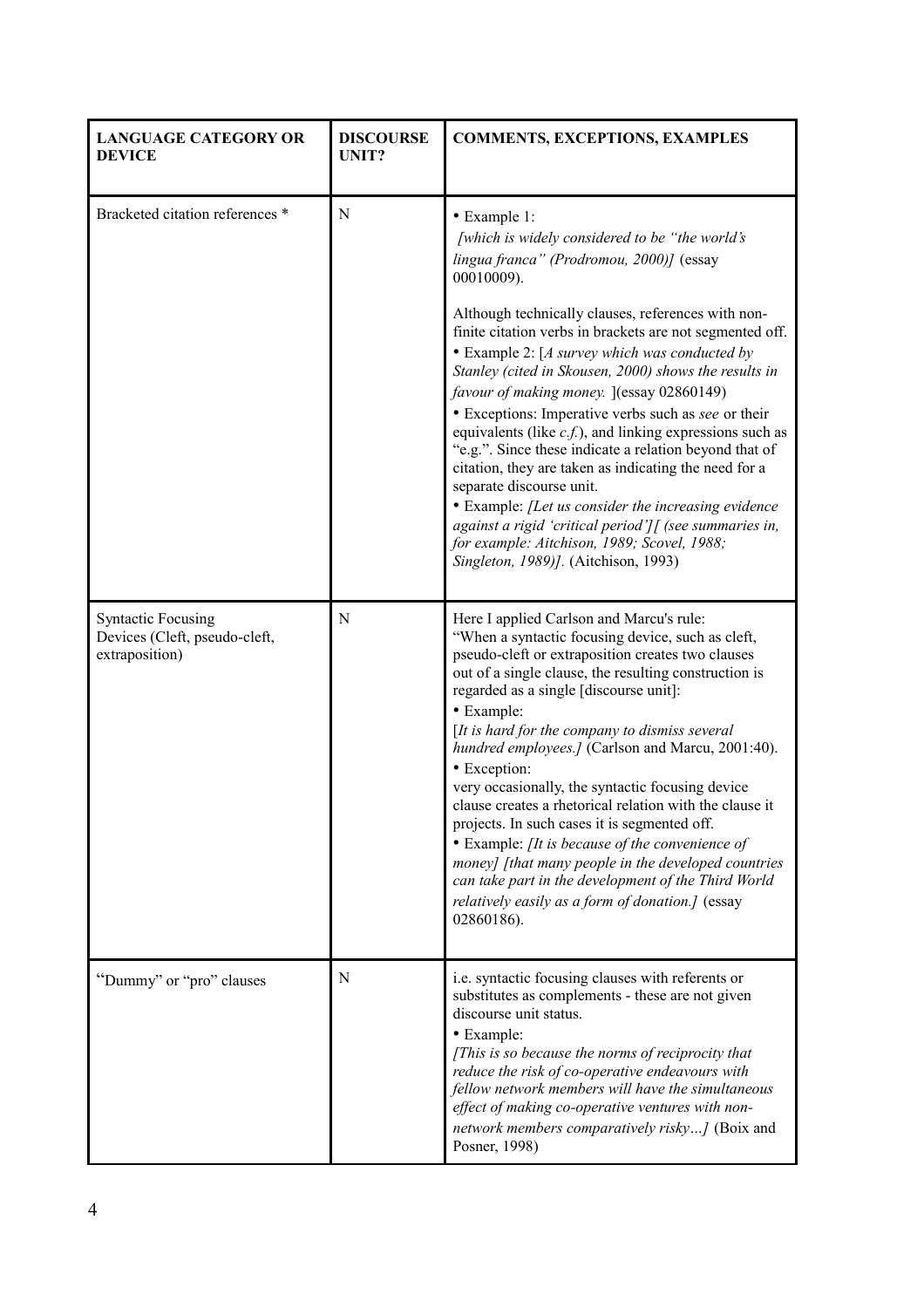| <b>LANGUAGE CATEGORY OR</b><br><b>DEVICE</b>                                              | <b>DISCOURSE</b><br>UNIT? | <b>COMMENTS, EXCEPTIONS, EXAMPLES</b>                                                                                                                                                                                                                                                                                                                                                                                                                                                                                                                                                                                                                                                                                                                                                                                                                                                                                                                                                                                                                                                                                                                                                 |
|-------------------------------------------------------------------------------------------|---------------------------|---------------------------------------------------------------------------------------------------------------------------------------------------------------------------------------------------------------------------------------------------------------------------------------------------------------------------------------------------------------------------------------------------------------------------------------------------------------------------------------------------------------------------------------------------------------------------------------------------------------------------------------------------------------------------------------------------------------------------------------------------------------------------------------------------------------------------------------------------------------------------------------------------------------------------------------------------------------------------------------------------------------------------------------------------------------------------------------------------------------------------------------------------------------------------------------|
|                                                                                           |                           | This category is taken to include Bearing this in<br>mind, in doing so, to do so.                                                                                                                                                                                                                                                                                                                                                                                                                                                                                                                                                                                                                                                                                                                                                                                                                                                                                                                                                                                                                                                                                                     |
| Clauses within comparisons                                                                | N                         | Verbless elliptical clauses were not analysed<br>separately when they formed part of a simple<br>comparison.<br>Example:<br>[but value it more highly than their own<br>indigenous language](Kamwangamalu, 2002)                                                                                                                                                                                                                                                                                                                                                                                                                                                                                                                                                                                                                                                                                                                                                                                                                                                                                                                                                                      |
| <b>Temporal Clauses</b>                                                                   | Y                         | In line with Carlson and Marcu (2001), "clausal<br>temporal expressions are [considered to be discourse]<br>units]. Temporal clauses triggered by before, after,<br>may have a number of modifiers that are included in<br>the [discourse unit]:<br>• Example:<br>[Just months before dismissing several hundred<br>employees,] " (Carlson and Marcu, 2001:40).                                                                                                                                                                                                                                                                                                                                                                                                                                                                                                                                                                                                                                                                                                                                                                                                                       |
| Correlative subordinators                                                                 | Y                         | • Example:<br>[Breaking the rules is so common in some countries]<br>[that people cannot see the line between what is<br>wrong and what is right]. (essay 010016)                                                                                                                                                                                                                                                                                                                                                                                                                                                                                                                                                                                                                                                                                                                                                                                                                                                                                                                                                                                                                     |
| Relative clauses, nominal<br>postmodifying clauses,<br>parentheticals, appositive clauses | Depends                   | Because of application of the "rank-shifted" rule,<br>restrictive relative clauses were not segmented off.<br>However, non-restrictive relative clauses (as defined<br>in Huddleston 1988:155), nominal postmodifiers,<br>appositives, and parentheticals were treated as<br>discourse units.<br>• Restrictive relative clause example:<br>[Until now there has not been such thing as a law<br>which would enable foreign residents to maintain<br>their cultural identity nor the possibility to acquire<br>dual citizenship in a nation-state which is at the<br>centre of Europe.] (essay 240050)<br>• Nominal postmodifier, non-defining, parenthetical<br>example:<br>[To suite (sic) this new concept of European<br>federalism,] [which is a blend of devolution and<br>autonomy,] [there needs to be a new, enlarged spirit<br>of the nation,] (essay 100043)<br>• Non-defining appositive example:<br>[The first concern is illustrated aptly in Tom<br>McArthur's (1998) book The English Languages] [,<br>in which the author wonders whether English can be<br>considered a family of languages in its own right,<br>like the Romance languages.] (Kamwangamalu<br>2002) |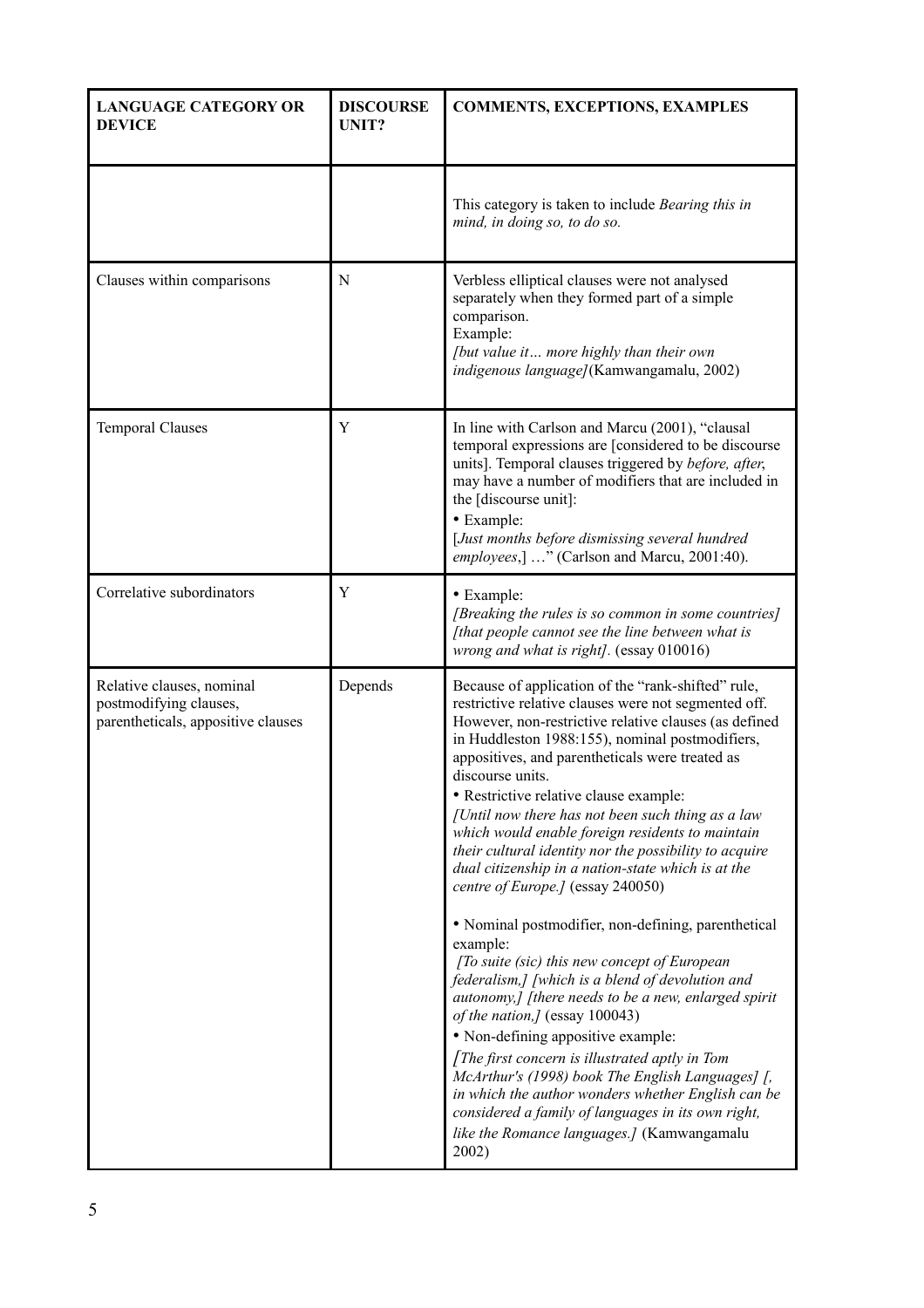| <b>LANGUAGE CATEGORY OR</b><br><b>DEVICE</b>    | <b>DISCOURSE</b><br>UNIT? | <b>COMMENTS, EXCEPTIONS, EXAMPLES</b>                                                                                                                                                                                                                                                                                                                                                                                                                                                                                                                                                                                                                                                              |
|-------------------------------------------------|---------------------------|----------------------------------------------------------------------------------------------------------------------------------------------------------------------------------------------------------------------------------------------------------------------------------------------------------------------------------------------------------------------------------------------------------------------------------------------------------------------------------------------------------------------------------------------------------------------------------------------------------------------------------------------------------------------------------------------------|
|                                                 |                           | When in doubt as to whether a clause was restrictive<br>or non-restrictive, it was classified as non-restrictive<br>and segmented off.                                                                                                                                                                                                                                                                                                                                                                                                                                                                                                                                                             |
| Topicalising clauses                            | Depends                   | Concerning, As far as  is concerned, Regarding.<br>These (and their objects) are analysed as separate<br>discourse units when fronting a sentence and thus<br>having topicalising function, but when in the<br>predicate, they are not segmented off.<br>• Topicalising example:<br>[Concerning simultaneous bilingualism,] [Umbel et<br>al. (1992) state that the question persists whether<br>someone can learn two languages as good (sic) as<br>people generally learn one.] (essay 99240086)<br>• Non-topicalising example:<br>[Many experiments have been conducted concerning<br><i>this problem</i> $/$ (essay 00010017)                                                                   |
| Two verbs with the same object or<br>complement | N                         | Where two verbs have the same complement, this is<br>considered to be a single clause:<br>• Example:<br>[whereas the former tolerates and, sometimes, even<br>suggests the open expression of aggressiveness and<br>force in the same situations] (essay 00100004)                                                                                                                                                                                                                                                                                                                                                                                                                                 |
| "Discourse-Salient" Phrases                     | Y                         | Phrases beginning with the following are considered<br>to be discourse units:<br>Because of, but rather, despite, due to, e.g., for<br>example, for instance, i.e., in response to, in spite of,<br>regardless, such as, whatever, whoever, etc.<br>The rule is NOT applied when discourse salient<br>elaborating expressions, e.g. such as, are used in<br>restrictive postmodification.<br>• Example of exception :<br>[a poststructuralist analysis of discourse (cf.<br>Foucault 1977; Fairclough 1992) would highlight<br>the contingency and the ideological potential of<br>terms such as 'development' (cf. Crewe and Harrison<br>1998),'strategies' and 'autonomy'.] (Palfreyman<br>2003) |
| Phrasal elaborations*                           | Y                         | These were segmented off, except within rank-shifted<br>clauses.                                                                                                                                                                                                                                                                                                                                                                                                                                                                                                                                                                                                                                   |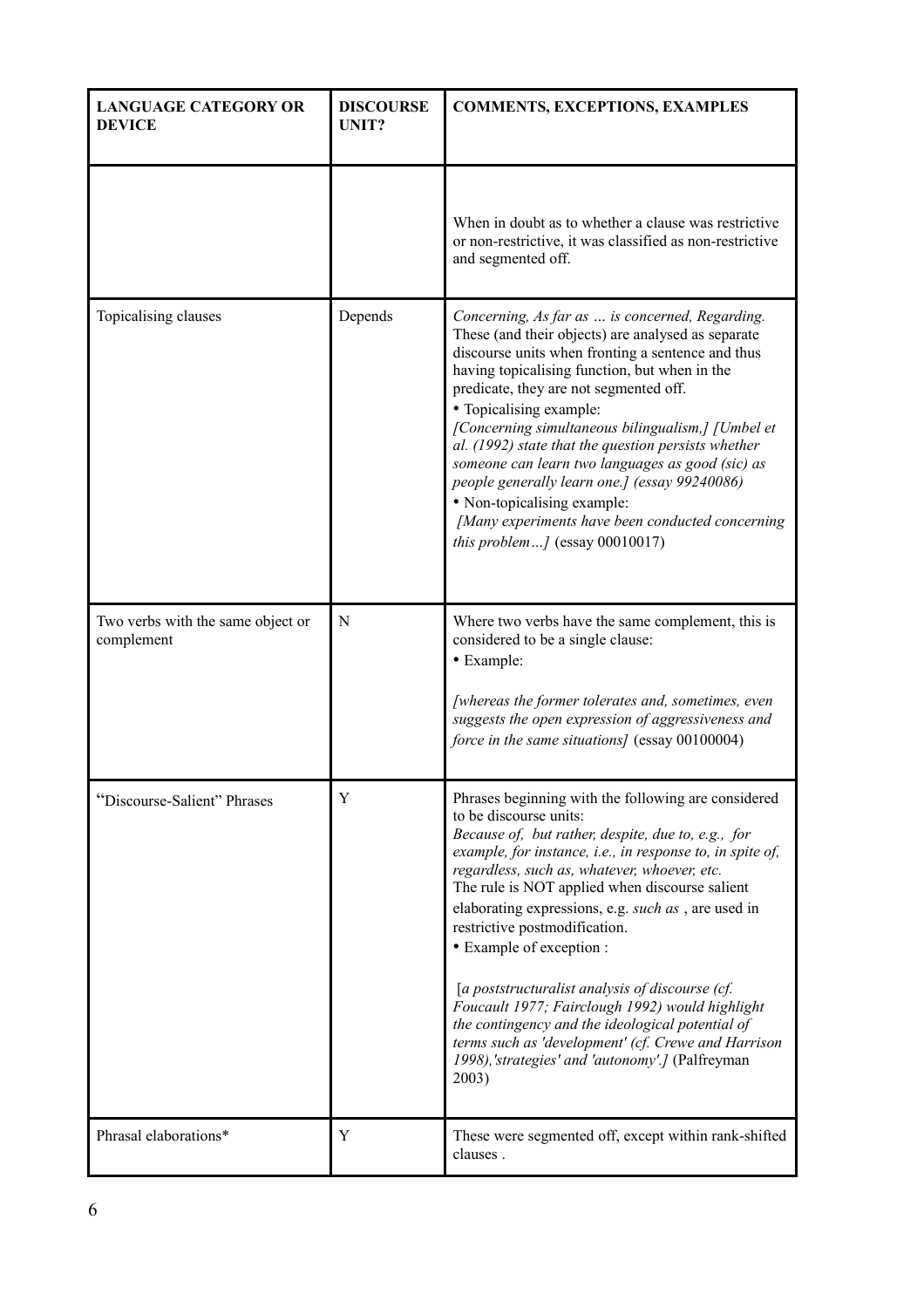| <b>LANGUAGE CATEGORY OR</b><br><b>DEVICE</b>   | <b>DISCOURSE</b><br>UNIT? | <b>COMMENTS, EXCEPTIONS, EXAMPLES</b>                                                                                                                                                                                                                                                                                                                                                                                                                                                                                                                                                                                                                                                                                                                                                                                                                                                                                                                                                                                                                                                                                     |
|------------------------------------------------|---------------------------|---------------------------------------------------------------------------------------------------------------------------------------------------------------------------------------------------------------------------------------------------------------------------------------------------------------------------------------------------------------------------------------------------------------------------------------------------------------------------------------------------------------------------------------------------------------------------------------------------------------------------------------------------------------------------------------------------------------------------------------------------------------------------------------------------------------------------------------------------------------------------------------------------------------------------------------------------------------------------------------------------------------------------------------------------------------------------------------------------------------------------|
|                                                |                           | • Example : [To this distinction, they add a third<br>aspect][: social partnership.] (Crepaz and Lipjhart<br>1995)<br>• Exception: Phrasal elaborations of role were not<br>analysed down as far as non-phrase-level.<br>Exception: Unbracketed phrasal apposition within<br>subjects or agents is not segmented off. For the<br>following categories, the exception also applies to<br>bracketed information: brief term translations, dates<br>of lifespan, proper nouns, such as names and titles,<br>and nouns of role.<br>• Example:<br>[The Leichester (sic) researchers' study and<br>conclusion have been harshly criticised by Gary<br>Armstrong and Rosemary Harris (1991), two<br>anthropologists of the University College, London .]<br>$(essay\ 00100004)$<br>· Bracketed example: [Hans Keman's and Paul<br>Pennings's critique ('Managing Political and<br>Societal Conflict in Democracies: Do Consensus and<br>Corporatism Matter?', this Journal, preceding<br>pages) of our attempt to link corporatism and<br>consensus democracy falls essentially into three<br>parts.] (Crepaz and Lipjhart 1995) |
| Nuclear phrases*                               | Y                         | On very rare occasions, when a noun phrase is<br>postmodified by a non-defining relative clause<br>(which has discourse unit status), the diagram cannot<br>be constructed unless the noun phrase is also given<br>discourse unit status.<br>• Example :<br>[which are physiological arousal, ] [ such as<br>crowding, noise, and heat, ] [ and social cognitive<br><b>processes</b> $\int$ [ which include the categorisation of<br>others into ingroup or outgroup members, the degree<br>of identification with a group or team, and the core<br>concept of self-esteem maintenance. ] (essay<br>00100004).                                                                                                                                                                                                                                                                                                                                                                                                                                                                                                            |
| Prepositional phrases of reason and<br>result* | Y                         | · Example 1:<br>$\int$ but value it,  [for the reasons adduced above, ]<br>more highly than their own indigenous language.]<br>(Kamwangamalu 2002)<br>• Example 2:<br>[ Besides this, joining the NAFTA would imply<br>leaving the European Union] [(as the Treaty of Rome<br>states),] [ with enormous losses in terms of foreign<br>investment and dramatic consequences in tariff<br>barriers (Britain in Europe Group 2000).] (essay                                                                                                                                                                                                                                                                                                                                                                                                                                                                                                                                                                                                                                                                                  |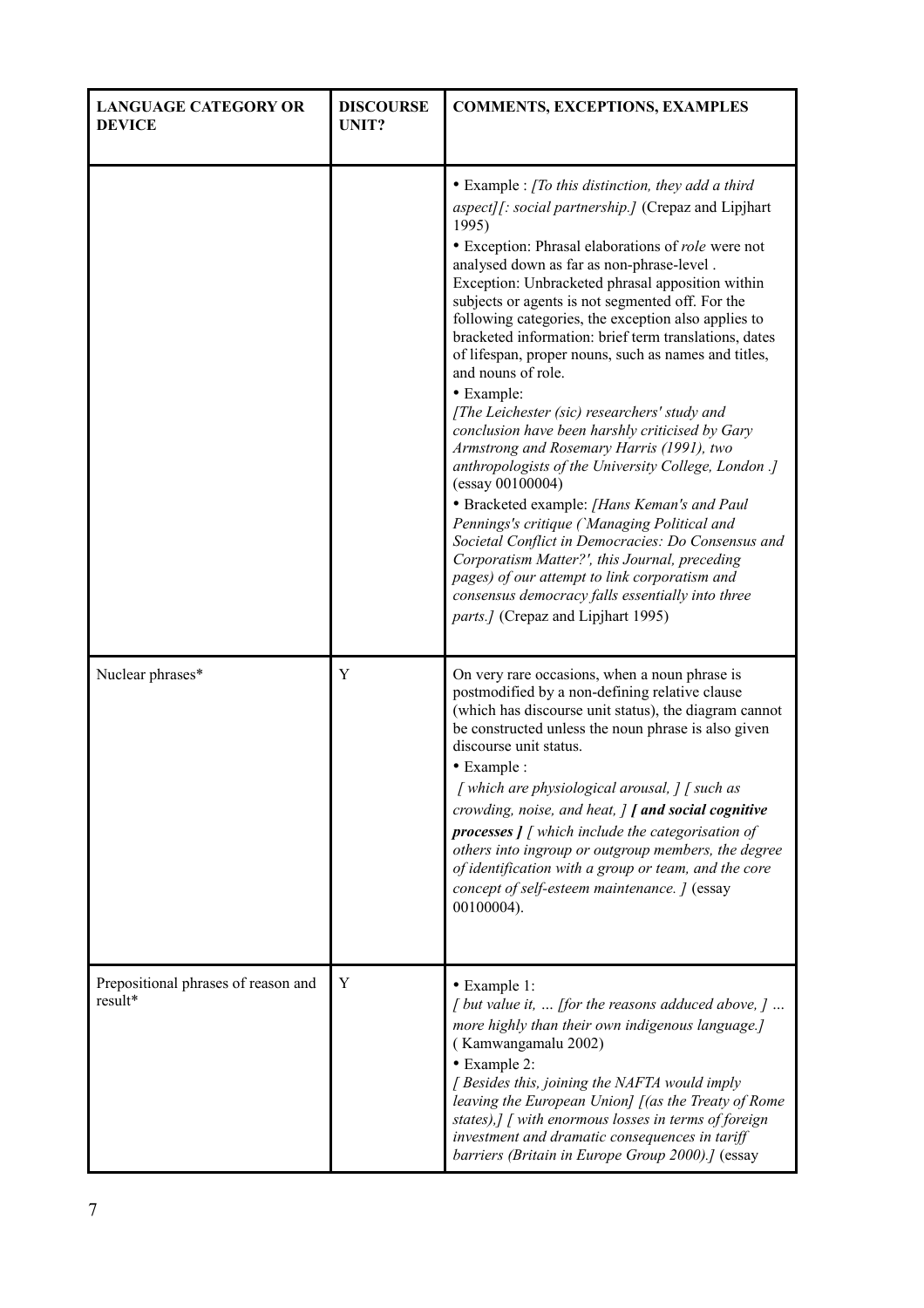| <b>LANGUAGE CATEGORY OR</b><br><b>DEVICE</b>             | <b>DISCOURSE</b><br>UNIT? | <b>COMMENTS, EXCEPTIONS, EXAMPLES</b>                                                                                                                                                                                                                                                                                                                                                                                                                                                                                                                                                                                    |
|----------------------------------------------------------|---------------------------|--------------------------------------------------------------------------------------------------------------------------------------------------------------------------------------------------------------------------------------------------------------------------------------------------------------------------------------------------------------------------------------------------------------------------------------------------------------------------------------------------------------------------------------------------------------------------------------------------------------------------|
|                                                          |                           | 03100079)<br>$\bullet$ Example 3 :<br>[This concern arises against the backdrop of the<br>emergence of new varieties of English in former<br>British and American colonies] [as a result of the<br>nativization of English] (Kamwangamalu 2002)<br>• Example 4: [We criticized these researchers] [for<br>providing information about the brains of individual<br>subjects] (Marinova-Todd et al. 2001).                                                                                                                                                                                                                 |
| Prepositional phrases of means or<br>purpose*            | Y                         | • Example 1:<br>[who has also attempted to argue for the essential<br>compatibility of Islam and democracy $\int \int f$ through his<br>concept of 'religious democratic government',]<br>(Goddard 2002)<br>$\bullet$ Example 2 : [Part of the answer lies in the<br>presence in the South of an external power that<br>$\int$ in its quest for absolute political control, $\int$ did<br>everything it could to uproot associations and<br>sabotage co-operative activities that might pose a<br>threat to its security.] (Boix and Posner 1998)                                                                        |
| Other prepositional phrases with a<br>discourse function | Y                         | Prepositional phrases functioning as adverbials of<br>circumstance with non-restrictive status consisting of<br>a prepositional phrase were given discourse unit<br>status when they contained a verb postmodifying the<br>noun.<br>• Example:<br>[in a quantitative study examining the perceptions of<br>a group of foreign language students toward various<br>teaching methods] (Ellis 1996).<br>When grammatical metaphors are used instead of<br>verbs in time-conditional clauses, these are treated as<br>separate discourse units.<br>• Example: on realisation of how much power they<br>have (essay 00010007) |
| Certain lexicalised verb phrases                         | N                         | While technically clauses, the following lexicalised<br>verb phrases are not taken as having discourse unit<br>status:<br>All things considered, emphasis added, one might<br>say, to begin with, what is more, what is worse                                                                                                                                                                                                                                                                                                                                                                                            |
| Verbless references to text<br>apparatus*                | N                         | • Example:<br>[Overall, the correlation coefficients between<br>corporatism and the other five elements of consensus                                                                                                                                                                                                                                                                                                                                                                                                                                                                                                     |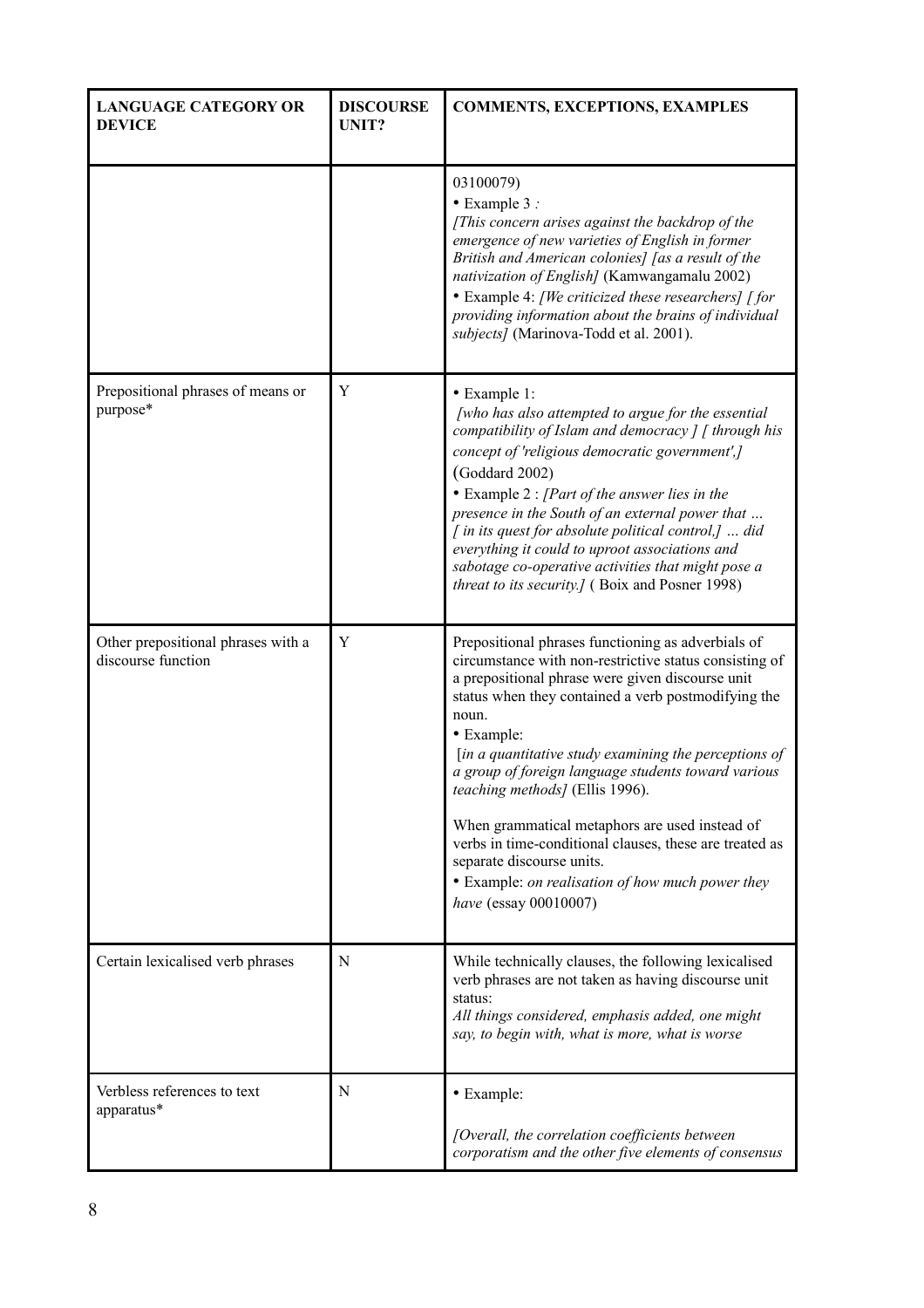| <b>LANGUAGE CATEGORY OR</b><br><b>DEVICE</b> | <b>DISCOURSE</b><br>UNIT? | <b>COMMENTS, EXCEPTIONS, EXAMPLES</b>                                                                                                                                                                                                                                                                                                                                                                          |
|----------------------------------------------|---------------------------|----------------------------------------------------------------------------------------------------------------------------------------------------------------------------------------------------------------------------------------------------------------------------------------------------------------------------------------------------------------------------------------------------------------|
|                                              |                           | democracy (in the bottom row of Table 4) are about<br>as strong as the ten correlation coefficients among<br>these other five elements] (Crepaz and Lipjhart<br>1995).                                                                                                                                                                                                                                         |
| "Long quotations"                            | N                         | • Example:<br>[Foreign language learners probably know it best<br>that "We learn new words and structures largely<br>through reading; we do not learn words in order to<br>read" (Wallace, 76).]                                                                                                                                                                                                               |
| Verbless clauses                             | depends                   | If other elements of the description permitted<br>discourse unit status, verbless clauses were accepted<br>as discourse units. However, as Huddleston<br>$(1988:169)$ warns, it is sometimes difficult to decide<br>what is or is not a verbless clause. In practice, being<br>the nucleus of other relations or containing an adverb<br>swayed the decision in favour of clause and discourse<br>unit status. |

# **2. The role of punctuation in segmenting into discourse units**

1. Full stops at the end of sentences are always taken as discourse unit boundaries, unless used apparently erroneously (e.g., as happens with some student writers, the sentence has two full stops, or bracketed information (especially citations) is erroneously placed outside the stop).

2. All other factors being equal, brackets sway the decision in favour of making a discourse unit boundary.

3. All other factors being equal, colons and dashes are usually interpreted as indicating discourse unit boundaries, unless they appear to be used erroneously.

4. If semicolons are used to mark off each of a list of phrases or clauses, it is taken that the writer intended them to be interpreted as separate discourse units. Thus such constructions are segmented off even if they are part of a rank-shifted clause.

5. Since commas are often used to mark off noun phrases rather than clauses, they do not alone play a decisive role in marking discourse unit boundaries.

6. When intraposed sections are moved, the punctuation which marks them off at the beginning and end will be moved with them. This makes the relevant "matrix" clause easier to read on the diagram. The rare exception is when a correct reading of the matrix clause depends on retention of the punctuation.

7. Since they play a role in signalling certain relations, dashes and colons will be placed at the beginning of discourse units, which will mean they will be in the same discourse unit as the relevant relation-tag. For parenthetical statements, only the opening dash will be placed systematically at the beginning of discourse units – closing dashes will be at the end of discourse units (if otherwise appropriate).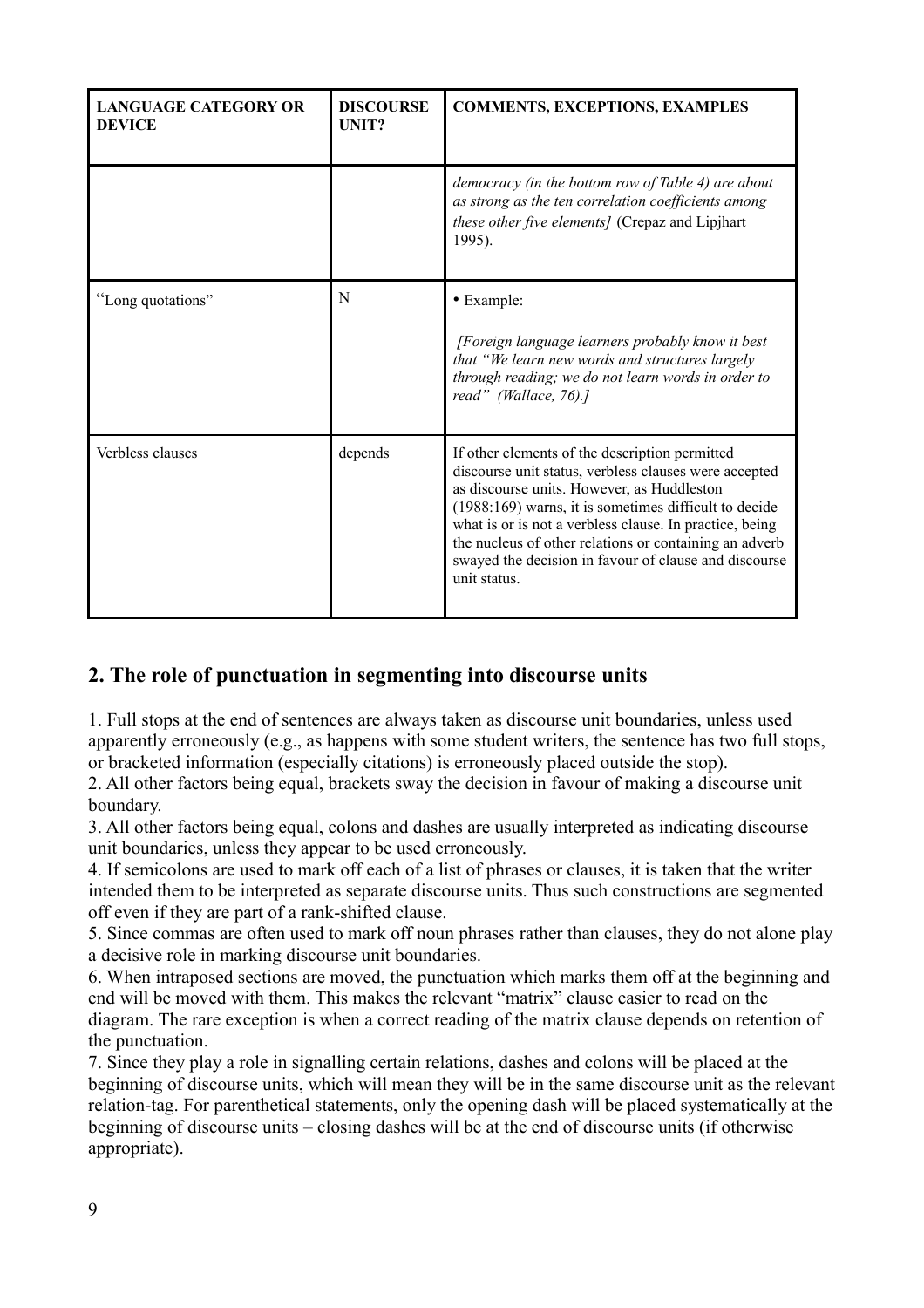# **3. Logical Relation Definitions (alphabetical)**

| Relation<br>Name (source<br>of definition)             | Constraints<br>on either S<br>or N<br>individually                                    | Constraints<br>on $N + S$ (or<br>$N + N$ , or<br>$S+S$                                                                                                                     | Intention of<br>Writer (W)                                                                                                                        | Examples                                                                                                                                                                                                                                                                                                                                                                                                              |
|--------------------------------------------------------|---------------------------------------------------------------------------------------|----------------------------------------------------------------------------------------------------------------------------------------------------------------------------|---------------------------------------------------------------------------------------------------------------------------------------------------|-----------------------------------------------------------------------------------------------------------------------------------------------------------------------------------------------------------------------------------------------------------------------------------------------------------------------------------------------------------------------------------------------------------------------|
| Addition (d)                                           |                                                                                       | N appears to<br>have been<br>conceived as<br>the main point<br>while S<br>appears to<br>have been<br>added as an<br>afterthought,<br>or as an<br>adjunct                   | R recognises<br>the<br>comparability of<br>the linked items                                                                                       | <n> What may seem even more<br/><s> yet at the<br/>astonishing,<br/>same time disquieting, </s> is<br/>the ' widespread conviction that<br/><math>\ldots</math> </n><br>(essay 00010033)                                                                                                                                                                                                                              |
| Addition:<br>emphasis (a, i)                           | S is the<br>focus of the<br>emphasis.                                                 | Similar to<br>"Addition"                                                                                                                                                   | R is surprised<br>by the<br>comparability of<br>the linked items                                                                                  | <n> That is why bribery became<br/>an extremely wide-spread<br/>phenomenon</n> <s> and even<br/>the most honest people turned<br/>to corruption as to the only<br/>solution.</s> (essay 00010072)                                                                                                                                                                                                                     |
| Addition:<br>emphasis<br>(multinuclear)<br>(a, i)      |                                                                                       | In terms of the<br>role of their<br>content, N1<br>and N2 have<br>the same<br>relation to the<br>rest of the<br>argumentatio<br>n                                          | R is surprised<br>by the<br>comparability of<br>the linked items                                                                                  | <n1> English receives a lot of<br/>support not only from the<br/>minorities, </n1> <n2> but<br/>also from two key<br/>constituencies, including many<br/>Afrikaans-speaking parents,<br/></n2> (Kamwangamalu 2002)                                                                                                                                                                                                    |
| Addition -<br>reinforcement<br>(b, i)                  | In terms of<br>the role of<br>their<br>content, N<br>and S both<br>support<br>claim C | R's<br>willingness to<br>accept C is<br>increased by<br>N and further<br>increased by<br>$S$ , or<br>increased by<br>S1 and further<br>increased by<br>S2 (or S3,<br>etc). | R's willingness<br>to accept C is<br>increased by<br>N/S1 and<br>further<br>increased by<br>S2 (S3, etc), in<br>a sort of<br>cumulative<br>effect | <c> Undoubtedly, law<br/>infringement is most rampant in<br/>Eastern Europe, <c> <s1><br/>Indeed, there has been ample<br/>evidence of high-ranking civil<br/>servants either accepting<br/>substantial payments or becoming<br/>involved in illegal practices with a<br/>view to deriving benefits.</s1><br/><s2> Moreover, banks are also<br/>said to be seized by<br/>corruption.</s2> (essay<br/>10p0044)</c></c> |
| Addition-<br>reinforcement<br>(multinuclear)<br>(b, i) |                                                                                       | In terms of the<br>role of their<br>content, N1<br>and N2 both<br>support claim<br>С                                                                                       | R's willingness<br>to accept C is<br>increased by<br>N1 and further<br>increased by<br>N2, in a sort of<br>cumulative<br>effect (me)              | <n1> According to them, prestige<br/>is likely to be conferred on males<br/>who show courage, fighting skill<br/>as peer-group loyalty in<br/>confrontations. </n1><br><n2> Moreover, the conferral<br/>of prestige is liable to make a<br/>tendency to aggressiveness as<br/>the central feature of<br/>personality and identity, and<br/>hence enjoyable. </n2><br>(essay:00100004)                                 |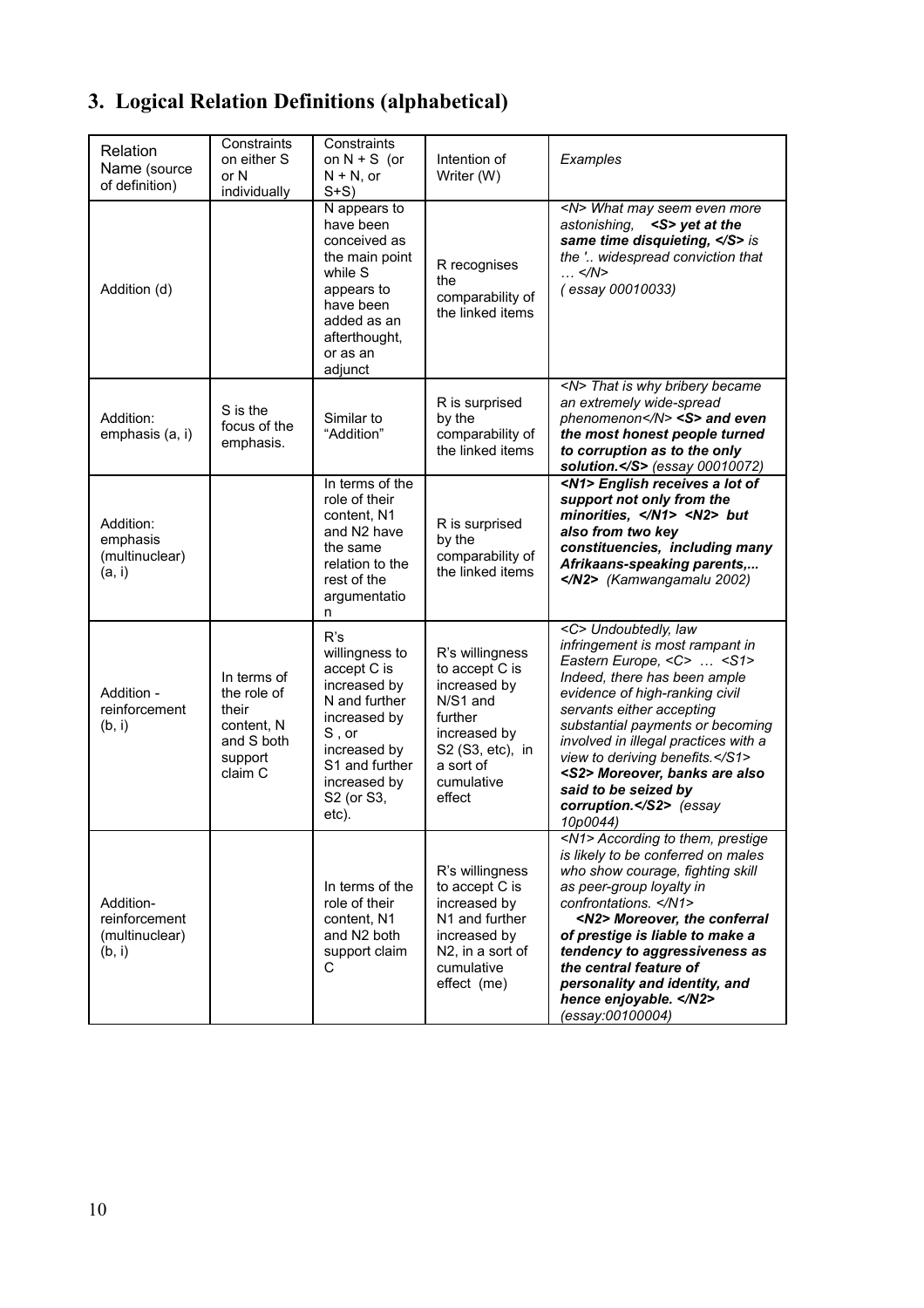| <b>Relation</b><br>Name (source<br>of definition)     | <b>Constraints</b><br>on either S<br>or N<br>individually  | <b>Constraints</b><br>on $N + S$ (or<br>$N + N$ , or<br>$S+S$                                                                                                                                                                                                                                                                                                                                                                                                                                                                                                         | Intention of<br>Writer (W)                                                                                                                          | <b>Examples</b>                                                                                                                                                                                                                                                                                                                                                                                                                                                                                                                                            |
|-------------------------------------------------------|------------------------------------------------------------|-----------------------------------------------------------------------------------------------------------------------------------------------------------------------------------------------------------------------------------------------------------------------------------------------------------------------------------------------------------------------------------------------------------------------------------------------------------------------------------------------------------------------------------------------------------------------|-----------------------------------------------------------------------------------------------------------------------------------------------------|------------------------------------------------------------------------------------------------------------------------------------------------------------------------------------------------------------------------------------------------------------------------------------------------------------------------------------------------------------------------------------------------------------------------------------------------------------------------------------------------------------------------------------------------------------|
| Analogy<br>(mononuclear<br>or multinuclear)<br>(f, i) | N is more<br>crucial to<br>overall<br>coherence<br>than S. | N and S are<br>dissimilar, but<br>are set in<br>corresponden<br>ce in some<br>respect. R's<br>willingness to<br>accept N is<br>increased by<br>S. In<br>multinuclear<br>Analogy,<br>instead of N<br>and S, there<br>are N1 and<br>N <sub>2</sub> .                                                                                                                                                                                                                                                                                                                    | W expects R to<br>infer that if $N$ &<br>S (or n1 and<br>N2) correspond<br>in some<br>respects, they<br>will correspond<br>in other<br>respects too | <n> A drug that alleviated the<br/>symptoms of Alzheimer's disease<br/>would add significantly to health-<br/>care budgets but would reduce<br/>the costs of residential care, to<br/>the extent that entry into such<br/>accommodation was avoided or<br/>postponed. <math>\langle N \rangle</math> <s> Advances<br/>in medical understanding and<br/>practice over the past half-<br/>century have allowed the<br/>closure of both the sanatoria<br/>for infectious diseases and the<br/>asylums for those with mental<br/>illness. </s> (Metz 2002)</n> |
| Antithesis (c)                                        | on N: W<br>has<br>positive<br>regard for<br>N              | N and S are<br>in contrast :<br>i.e. are $(a)$<br>comprehende<br>d as differing<br>in a few<br>respects, and<br>(b) compared<br>with respect<br>to one or<br>more of these<br>differences:<br>because of an<br>incompatibility<br>that arises<br>from the<br>contrast, one<br>cannot have<br>positive<br>regard for<br>both the<br>situations<br>presented in<br>N and S;<br>comprehendin<br>g S and the<br>incompatibility<br>between the<br>situations<br>presented in<br>N and S<br>increases R's<br>positive<br>regard for the<br>situation<br>presented in<br>Ν. | R's positive<br>regard for N is<br>increased                                                                                                        | <s> so an ageing population<br/>might naturally be thought to imply<br/>a bigger burden for individuals,<br/>families and society.</s><br><n> However, it turns out that<br/>the main reason why average<br/>health care costs appear to rise<br/>with age is not that we need<br/>much more care on account of<br/>our advancing chronological<br/>age, but rather that the most<br/>substantial requirement for<br/>health and social care occurs in<br/>the final year or two of life,<br/>regardless of the age of<br/>death.&gt;</n> (Metz 2002)      |
| Antithesis-<br>Complexificatio<br>n (i)               | On N: W<br>has positive<br>regard for N                    | N and S are<br>incompatible<br>insofar as S<br>creates the<br>impression of<br>closure, but N<br>re-opens the<br>debate.                                                                                                                                                                                                                                                                                                                                                                                                                                              | W expects R to<br>think first that S<br>completes the<br>discourse on $x$ ,<br>then to have<br>this expectation<br>confounded in<br>N               | <s> Thus, we may conclude that<br/>reading is one of the major<br/>sources of learners' knowledge<br/>and that teachers should promote<br/>extensive reading because it can<br/>lead to greater grammar and<br/>vocabulary growth than any<br/>programme of explicit instruction<br/>alone ever could.</s><br><n> However, one must think</n>                                                                                                                                                                                                              |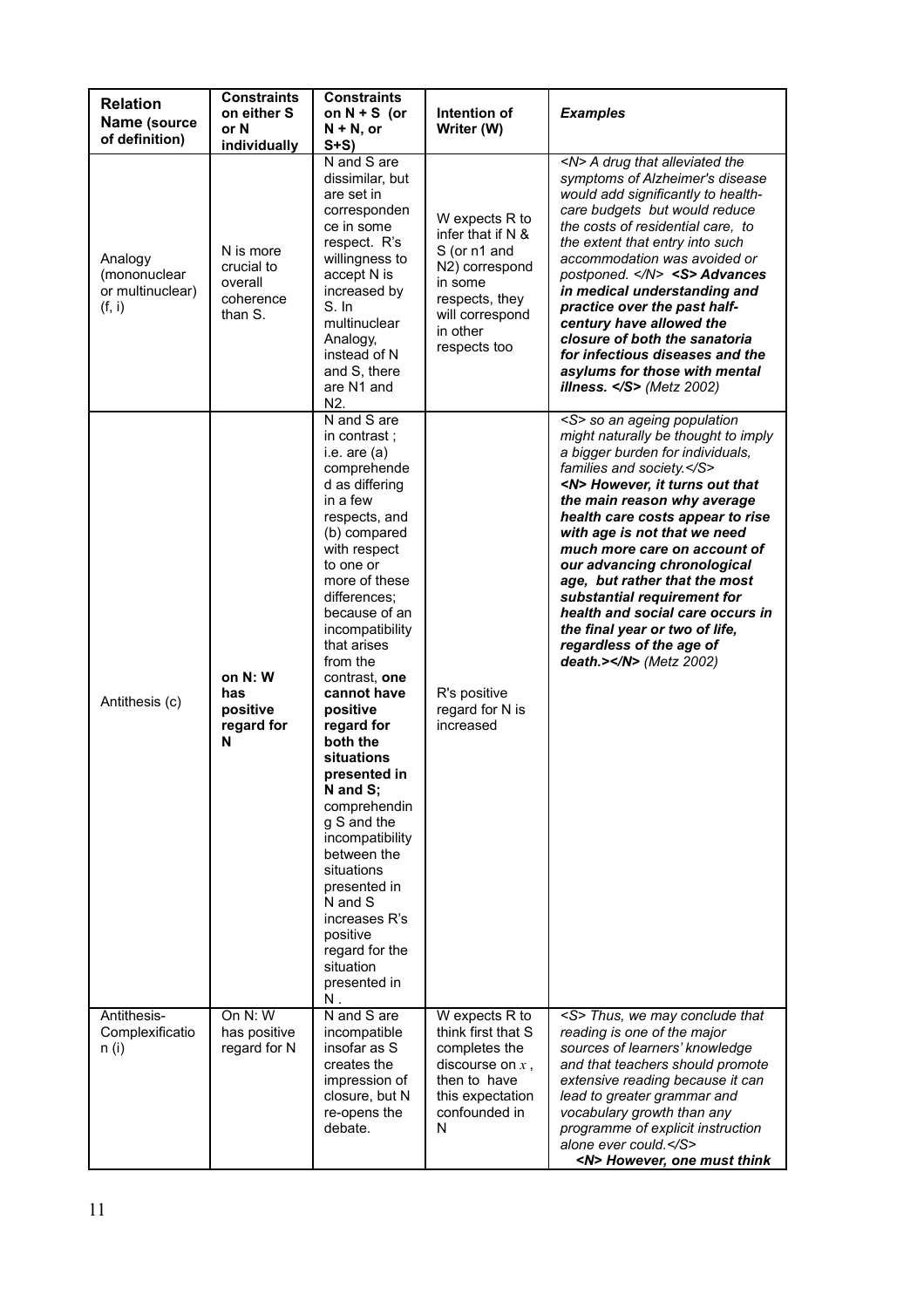| <b>Relation</b><br>Name (source<br>of definition) | <b>Constraints</b><br>on either S<br>or N<br>individually                                                                  | <b>Constraints</b><br>on $N + S$ (or<br>$N + N$ , or<br>$S+S$                                                                                                                                                                                                                                                                                        | Intention of<br>Writer (W)                                                                                                                      | <b>Examples</b>                                                                                                                                                                                                                                                                                                                                                                                                                                                                  |
|---------------------------------------------------|----------------------------------------------------------------------------------------------------------------------------|------------------------------------------------------------------------------------------------------------------------------------------------------------------------------------------------------------------------------------------------------------------------------------------------------------------------------------------------------|-------------------------------------------------------------------------------------------------------------------------------------------------|----------------------------------------------------------------------------------------------------------------------------------------------------------------------------------------------------------------------------------------------------------------------------------------------------------------------------------------------------------------------------------------------------------------------------------------------------------------------------------|
|                                                   |                                                                                                                            |                                                                                                                                                                                                                                                                                                                                                      |                                                                                                                                                 | of the type of texts which<br>should be used for teaching.<br>$<$ /N> (essay 00010061)                                                                                                                                                                                                                                                                                                                                                                                           |
| Background (c)                                    | on $N: R$<br>won't<br>comprehend<br>N sufficiently<br>before<br>reading text<br>of S                                       | S increases<br>the ability of R<br>to<br>comprehend<br>an element in<br>N                                                                                                                                                                                                                                                                            | R's ability to<br>comprehend N<br>increases                                                                                                     | <s> History of money dates<br/>back to the ancient time. BC<br/>9000-6000,</s> <n> As time<br/>goes on, we have moved into the<br/>modern world, when making<br/>money has become a critical and<br/>crucial part of our lives. </n><br>(essay 70S8908)                                                                                                                                                                                                                          |
| Cause-<br>nonvolitional<br>(c)                    | on N: N is<br>not a<br>volitional<br>action                                                                                | S, by means<br>other than<br>motivating a<br>volitional<br>action,<br>caused N;<br>without the<br>presentation<br>of S, R might<br>not know the<br>particular<br>cause of the<br>situation; a<br>presentation<br>of N is more<br>central than S<br>to W's<br>purposes in<br>putting forth<br>the N-S<br>combination.                                 | R recognizes S<br>as a cause of N                                                                                                               | <n> In Britain, for instance, the<br/>number of those aged 75 and<br/>over is set to double over the next<br/>fifty years - from four million now<br/>to eight million in 2050. <math>\langle N \rangle</math> <s><br/>This increase in the numbers<br/>and proportion of older people<br/>arises from the steady trend of<br/>increasing life expectancy<br/>among the old, the ageing of<br/>the post-war baby boom<br/>generation, and low<br/>fertility.</s> (Metz 2002)</n> |
| Cause-<br>volitional (c)                          | on N: N is a<br>volitional<br>action or<br>else a<br>situation that<br>could have<br>arisen from<br>a volitional<br>action | S could have<br>caused the<br>agent of the<br>volitional<br>action in N to<br>perform that<br>action;<br>without the<br>presentation<br>of S, R might<br>not regard the<br>action as<br>motivated or<br>know the<br>particular<br>motivation; N<br>is more<br>central to W's<br>purposes in<br>putting forth<br>the N-S<br>combination<br>than S is. | R recognizes S<br>as a cause for<br>the volitional<br>action (or<br>situation that<br>could have<br>arisen from a<br>volitional<br>action) in N | <n> According to Easterlin<br/>(2001), 'more educated persons<br/>are typically happier than less<br/>educated through the life<br/>cycle',</n> <s> because '[they]<br/>make more money and are thus<br/>better able to buy the things<br/>they want than are less affluent,<br/>poorer-educated persons'.</s><br>(essay 02860192)                                                                                                                                               |
| Circumstance<br>(c)                               | on S: S is<br>not<br>unrealized                                                                                            | S sets a<br>framework in<br>the subject<br>matter within<br>which R is                                                                                                                                                                                                                                                                               | R recognizes<br>that S provides<br>the framework<br>for interpreting<br>N                                                                       | <n> This statement, made in an<br/>interview in a government-<br/>sponsored magazine, <s> at a<br/>time when the government was<br/>seeking to establish its</s></n>                                                                                                                                                                                                                                                                                                             |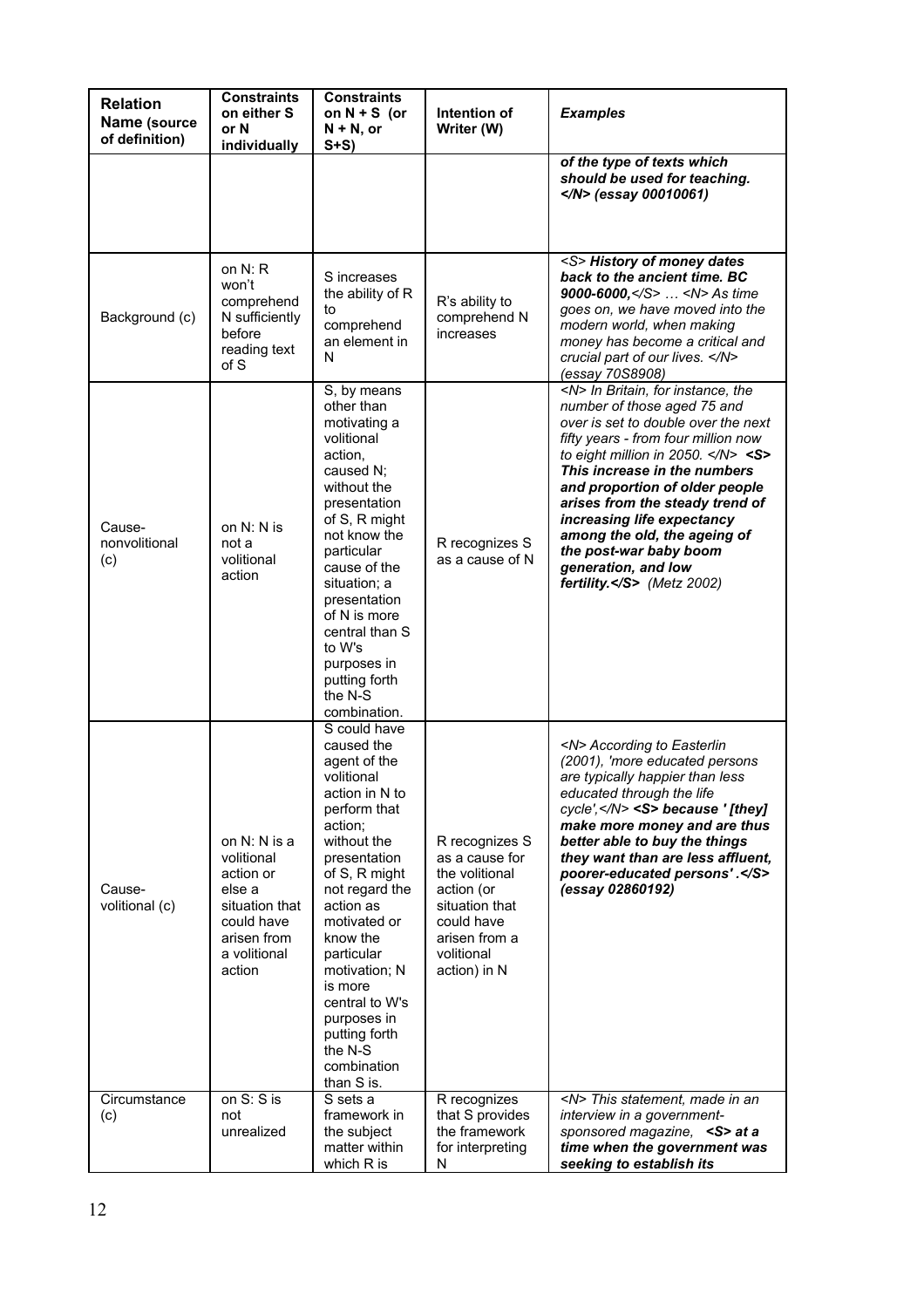| <b>Relation</b><br>Name (source<br>of definition) | <b>Constraints</b><br>on either S<br>or N<br>individually                                                                                | <b>Constraints</b><br>on $N + S$ (or<br>$N + N$ , or<br>$S+S$                                                                                                                                                                                                                                                                                          | Intention of<br>Writer (W)                                                        | <b>Examples</b>                                                                                                                                                                                                                        |
|---------------------------------------------------|------------------------------------------------------------------------------------------------------------------------------------------|--------------------------------------------------------------------------------------------------------------------------------------------------------------------------------------------------------------------------------------------------------------------------------------------------------------------------------------------------------|-----------------------------------------------------------------------------------|----------------------------------------------------------------------------------------------------------------------------------------------------------------------------------------------------------------------------------------|
|                                                   |                                                                                                                                          | intended to<br>interpret N                                                                                                                                                                                                                                                                                                                             |                                                                                   | democratic credentials,<br>provoked a considerable<br>$furore. <$ /N $>$<br>(Goddard 2002)                                                                                                                                             |
| Concession (c)                                    | on N: W has<br>positive<br>regard for N<br>on S: W is<br>not claiming<br>that S does<br>not hold:                                        | w<br>acknowledges<br>a potential or<br>apparent<br>incompatibility<br>between N<br>and S; W<br>regards the<br>situations<br>presented in<br>N and S as<br>compatible;<br>recognising<br>the<br>compatibility<br>between the<br>situations<br>presented in<br>N and S<br>increases R's<br>positive<br>regard for the<br>situation<br>presented in<br>N. | R's positive<br>regard for N is<br>increased                                      | <s> It can be inferred from the<br/>data that although the<br/>communism in Poland has been<br/>toppled, <math>\langle S \rangle</math> <n> corruption not<br/>only stayed but it is also<br/>developing.</n> (essay<br/>00010072)</s> |
| Condition-<br>hypothetical (a,<br>c, e)           | on $S: S$<br>presents a<br>hypothetical<br>situation<br>(relative to<br>the<br>situational<br>context of<br>S)                           | Realization of<br>N depends on<br>realization of<br>S                                                                                                                                                                                                                                                                                                  | R recognizes<br>how the<br>realization of N<br>depends on the<br>realization of S | <n>or maybe the situation would<br/>improve </n> <s> if people<br/>were given better living<br/>conditions? </s> (essay<br>00010053)                                                                                                   |
| Condition-<br>open (a, c, e)                      | on $S: S$<br>presents a<br>future, or<br>otherwise<br>unrealized,<br>situation<br>(relative to<br>the<br>situational<br>context of<br>S) | Realization of<br>N depends on<br>realization of<br>S                                                                                                                                                                                                                                                                                                  | R recognizes<br>how the<br>realization of N<br>depends on the<br>realization of S | <s> If we agree that authentic<br/>texts are interesting and<br/>captivating for the learner, </s><br><n> we can safely assume that<br/>they are a good means of input in<br/>the classroom. </n> (essay<br>00010105)                  |
| Condition-time<br>(e, i)                          | on $S: S$<br>presents a<br>view of time<br>as<br>conditioning<br>the<br>situational<br>context of<br>S)                                  | Realisation of<br>N depends on<br>the time-<br>determined<br>realization of<br>S.                                                                                                                                                                                                                                                                      | R recognizes<br>how the<br>realization of N<br>depends on the<br>realization of S | <s> In conclusion, so long as<br/>there are cases of travesty of<br/>justice along with corruption in<br/>judiciary system </s><br>Poland will nor(sic) achieve<br>success  (essay 00010008)                                           |
| Contingency<br>(e, f)                             | On $S: S$<br>presents an<br>abstract<br>notion of<br>recurrence                                                                          | $(S \text{ and } N: )$<br>the<br>expression of<br>time, place, or<br>condition is                                                                                                                                                                                                                                                                      | R recognises<br>the abstract<br>and<br>recurrent/habitu<br>al nature of S         | <s> And whenever an<br/>immigrant is seen as<br/>transient, </s><br><n> it is automatically implied<br/>that full membership, which</n>                                                                                                |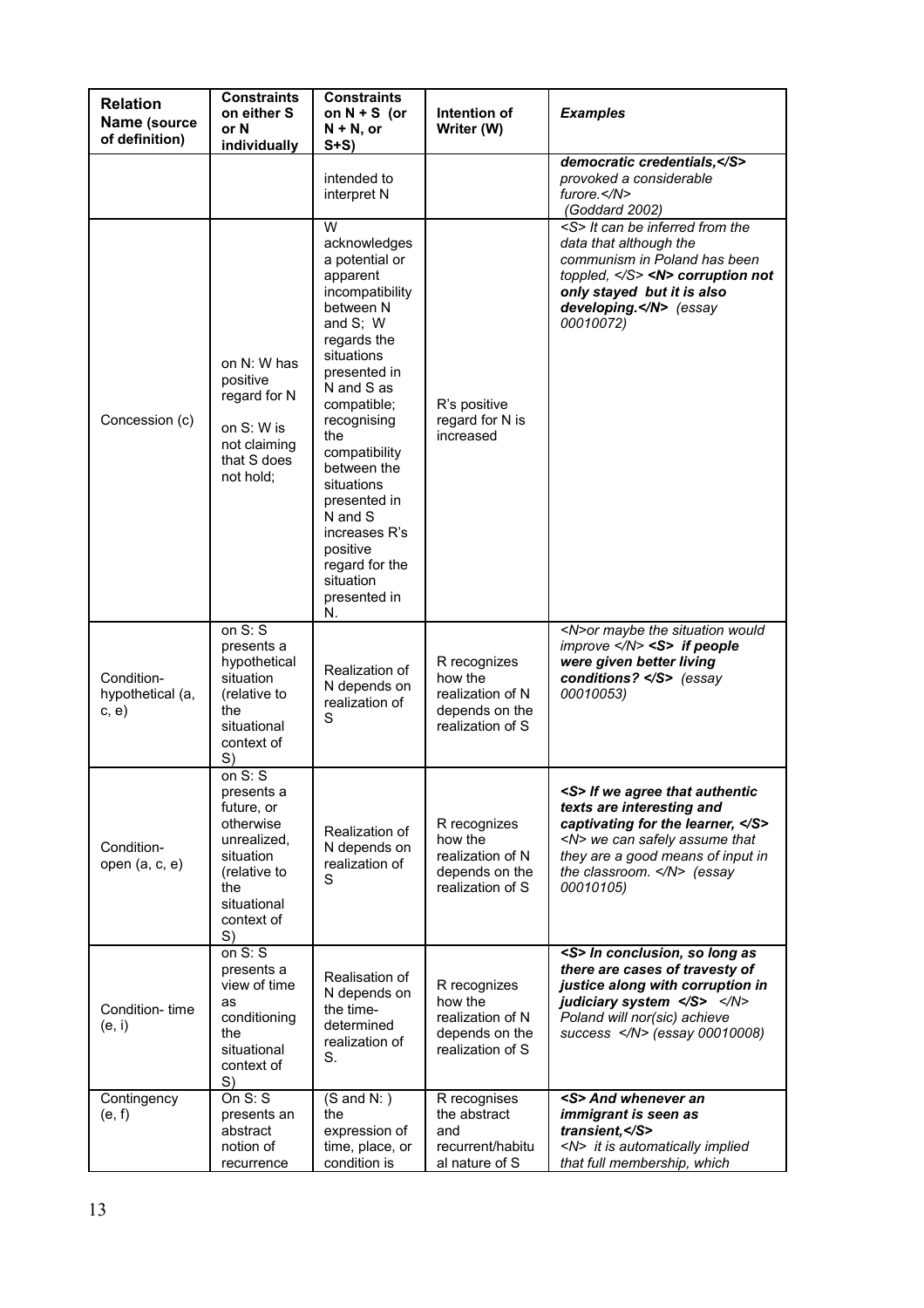| <b>Relation</b><br>Name (source<br>of definition)       | <b>Constraints</b><br>on either S<br>or N<br>individually                                                          | <b>Constraints</b><br>on $N + S$ (or<br>$N + N$ , or<br>$S+S$                                                                                                                                                                                                                        | Intention of<br>Writer (W)                                                                                        | <b>Examples</b>                                                                                                                                                                                                                                                                                                         |
|---------------------------------------------------------|--------------------------------------------------------------------------------------------------------------------|--------------------------------------------------------------------------------------------------------------------------------------------------------------------------------------------------------------------------------------------------------------------------------------|-------------------------------------------------------------------------------------------------------------------|-------------------------------------------------------------------------------------------------------------------------------------------------------------------------------------------------------------------------------------------------------------------------------------------------------------------------|
|                                                         | or habituality                                                                                                     | not the<br>primary focus.                                                                                                                                                                                                                                                            |                                                                                                                   | guarantees human and civil rights<br>of being part of a community, is<br>impossible to achieve (essay<br>99240050)                                                                                                                                                                                                      |
| Contrast<br>(multinuclear)<br>(c)                       |                                                                                                                    | no more than<br>two nuclei;<br>the situations<br>in these two<br>nuclei are (a)<br>comprehende<br>d as the same<br>in many<br>respects (b)<br>comprehende<br>d as differing<br>in a few<br>respects and<br>(c) compared<br>with respect<br>to one or<br>more of these<br>differences | R recognizes<br>the<br>comparability<br>and the<br>difference(s)<br>yielded by the<br>comparison is<br>being made | <n1> Some students happen to<br/>be very successful from the<br/>beginning </n1> <n2> whilst<br/>others are not.</n2><br>(Essav<br>00010056)                                                                                                                                                                            |
| Contrast:<br>specular<br>(multinuclear)<br>(i)          |                                                                                                                    | The<br>relationship<br>between 2<br>elements in<br>the first<br>nucleus is<br>reversed in 2<br>comparable<br>elements in<br>the 2 <sup>nd</sup><br>nucleus                                                                                                                           | R recognises<br>the specular<br>relation<br>between the 2<br>nuclei                                               | <n1> Repeated co-operation<br/>increases the available stock of<br/>social capital.</n1><br><n2> And high stocks of social<br/>capital, in turn, make it possible<br/>to sustain social co-<br/>operation.</n2><br>(Boix and<br>Posner 1998)                                                                            |
| Disjunction<br>(multinuclear)<br>(a, e, i)              |                                                                                                                    | An item<br>comparable to<br>others linked<br>to it in a list.<br>but in a<br>relation of<br>non-<br>antithetical<br>choice or<br>alternativenes<br>S.                                                                                                                                | R recognises<br>that each of the<br>items could<br>substitute any<br>of the other<br>items                        | <n1> which are useful when one<br/>orders a meal in a<br/>restaurant</n1><br><n2> or asks the way to the<br/>restaurant.</n2> (essay<br>0010005)                                                                                                                                                                        |
| Disjunction:<br>contrastive<br>(multinuclear)<br>(a, i) |                                                                                                                    | An item<br>comparable to<br>others linked<br>to it in a list.<br>but in a<br>relation of<br>antithetical<br>choice or<br>alternativenes<br>S.                                                                                                                                        | R recognises<br>that each of the<br>items could<br>substitute any<br>of the other<br>items                        | <n1> Is it only the evil human<br/>nature to blame for such state of<br/>affairs</n1> <n2> or maybe the<br/>situation would improve if<br/>people were given better living<br/>conditions?</n2> (essay<br>00010053)                                                                                                     |
| Elaboration:<br>abstraction-<br>instance (a, i)         | In.<br>Crombie198<br>5b, a<br>generalisatio<br>n is followed<br>by another<br>proposition<br>which is<br>presented | N is a<br>generalisation<br>S presents<br>further details<br>in the form of<br>an instance or<br>example.                                                                                                                                                                            | R 's perception<br>of N is clarified<br>by the instance<br>or example in S                                        | <n> Moreover, to maintain their<br/>political and economic privileges,<br/>the rich will manoeuvre to<br/>undermine any collective efforts<br/>that the poor may undertake to<br/>better their lot. </n><br><s> To illustrate this point, we<br/>turn to the puzzle of why social<br/>trust varies so widely across</s> |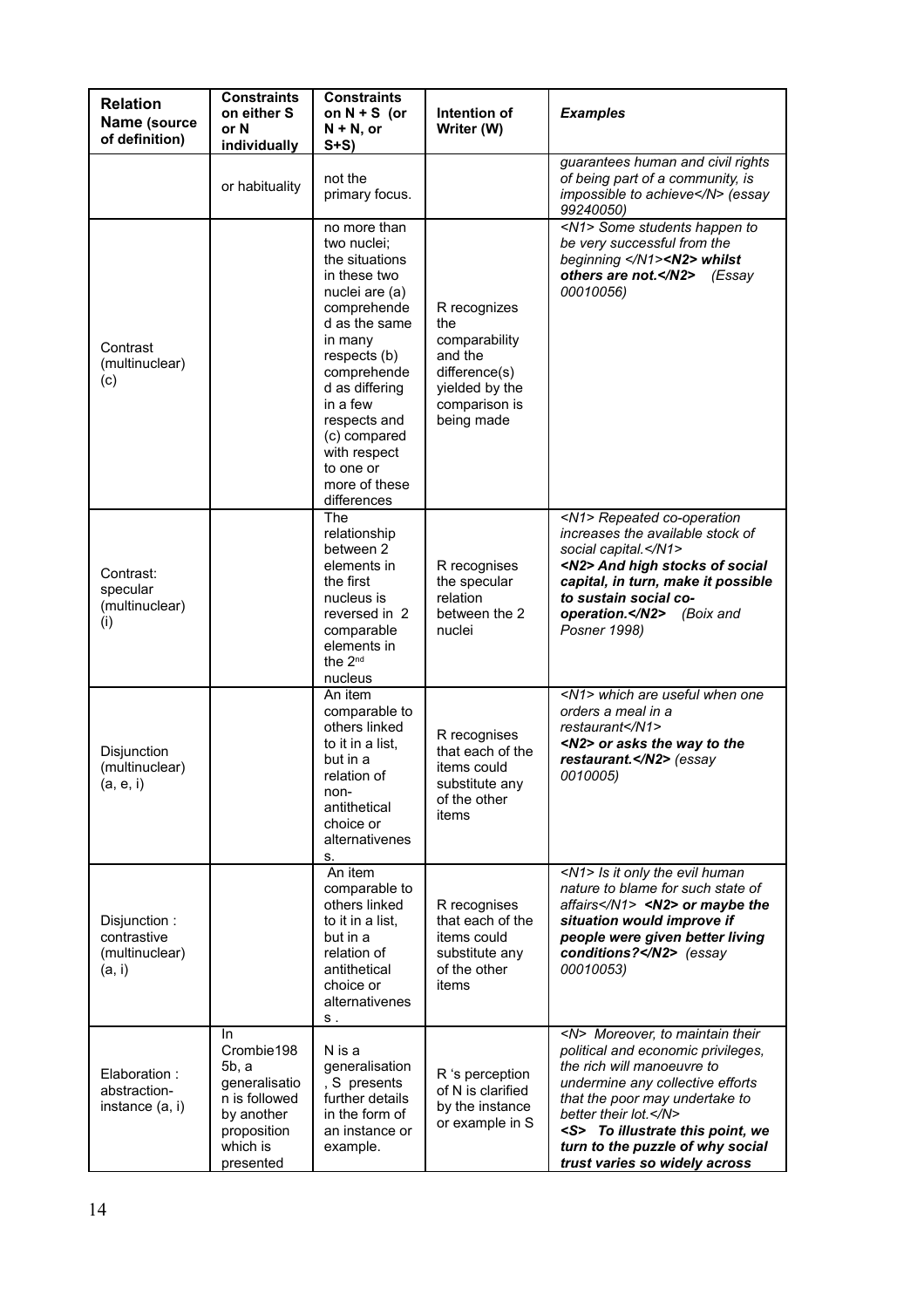| <b>Relation</b><br>Name (source<br>of definition)   | <b>Constraints</b><br>on either S<br>or N<br>individually                                                                                        | <b>Constraints</b><br>on $N + S$ (or<br>$N + N$ , or<br>$S+S$                                                                                                                   | Intention of<br>Writer (W)                                                                                                                                                                                                                          | <b>Examples</b>                                                                                                                                                                                                                                                                                                                             |
|-----------------------------------------------------|--------------------------------------------------------------------------------------------------------------------------------------------------|---------------------------------------------------------------------------------------------------------------------------------------------------------------------------------|-----------------------------------------------------------------------------------------------------------------------------------------------------------------------------------------------------------------------------------------------------|---------------------------------------------------------------------------------------------------------------------------------------------------------------------------------------------------------------------------------------------------------------------------------------------------------------------------------------------|
|                                                     | as an<br>exemplificati<br>on of it<br>(p.24). If                                                                                                 |                                                                                                                                                                                 |                                                                                                                                                                                                                                                     | the Italian peninsula. (Boix<br>and Posner 1998)                                                                                                                                                                                                                                                                                            |
| Elaboration:<br>classification (i)                  | On S: is a<br>class                                                                                                                              | N contains<br>content<br>justifying its<br>classification<br>as S                                                                                                               | R recognises<br>that N is an<br>instance of the<br>class S                                                                                                                                                                                          | <n> Italian speaking people, for<br/>example, often tend to use the<br/>present perfect instead of the<br/>simple past <math>\langle N \rangle</math> <s><br/>(grammatical interference) </s><br/>(essay 98240014)</n>                                                                                                                      |
| Elaboration:<br>contrast (i)                        | S asserts<br>dissimilarity<br>to N                                                                                                               | S and N are<br>different in at<br>least some<br>respects                                                                                                                        | R recognises<br>that S is<br>different in<br>some respect<br>from N, and<br>that this<br>difference is<br>significant.<br>Whether R<br>recognises N<br>as more<br>important than<br>S (as in<br>"antithesis") is<br>immaterial at<br>this juncture. | <n> On the bases of their<br/>empirical data, Armstrong and<br/>Harris noticed that <s> ((/<br/>£)), unlike the model described<br/>by the Leicester authors, </s><br/>the BBC group has a leaderless<br/>or acephalous structure; </n><br>(essay: 00100004)                                                                                |
| Elaboration:<br>definition<br>(elab-defin) (i)      | On N: does<br>not contain<br>detail:<br>contains a<br>relatively<br>specialised<br>reference                                                     | S presents<br>additional<br>detail about<br>the situation<br>or some<br>element of<br>subject matter<br>which is<br>presented in<br>N or<br>inferentially<br>accessible in<br>N | W assumes N<br>needs<br>explanation; R<br>recognises S as<br>a relatively<br>specialised way<br>of referring to N                                                                                                                                   | <n> Table 2 provides the<br/>studentized residuals <s><br/>(residuals divided by their<br/>estimated standard deviations),<br/></s> which obviously follow a t-<br/>distribution.)<br/>and the 'leverage points' <s><br/>(the values of the diagonal 'hat'-<br/>matrix) </s> for eighteen<br/>countries. </n> (Crepaz and<br>Lipjhart 1995) |
| Elaboration:<br>equating<br>(mononuclear)<br>(a, i) | A<br>comparison<br>of two things<br>or<br>abstractions<br>(Crombie<br>1985a), in<br>terms of<br>some<br>respect in<br>which they<br>are similar. | S and N are<br>different in<br>some<br>respects                                                                                                                                 | R recognises<br>that S is similar<br>in some respect<br>to N, and that<br>this similarity is<br>significant.                                                                                                                                        | <n> Indeed, the study by<br/>Thompson et al. (2000) cited<br/>above <s>, like the studies cited<br/>in our original article, </s><br/>did not test language proficiency.<br/></n> (Marinova et al. 2001)                                                                                                                                    |
| Elab-equating<br>(multinuclear)<br>(a, i)           |                                                                                                                                                  | A comparison<br>of two things<br>or<br>abstractions,<br>in terms of<br>some respect<br>in which they<br>are similar<br>(Crombie<br>$1985a$ .                                    | R recognises<br>that N/S1 is<br>similar in some<br>respect to N/S2<br>, and that this<br>similarity is<br>significant (me)                                                                                                                          | <n> This means that the principal<br/>aim of both politics and television<br/>is to attract supporters;</n><br><s1> the media look for higher<br/>ratings, </s1><br><s2>politicians look for more<br/>voters through television.</s2><br>(essay 04200041)                                                                                   |
| Elaboration:<br>exception (a, i)                    | none                                                                                                                                             | Either N is<br>more general                                                                                                                                                     | R recognises<br>one segment as                                                                                                                                                                                                                      | <n> In conclusion, I am</n>                                                                                                                                                                                                                                                                                                                 |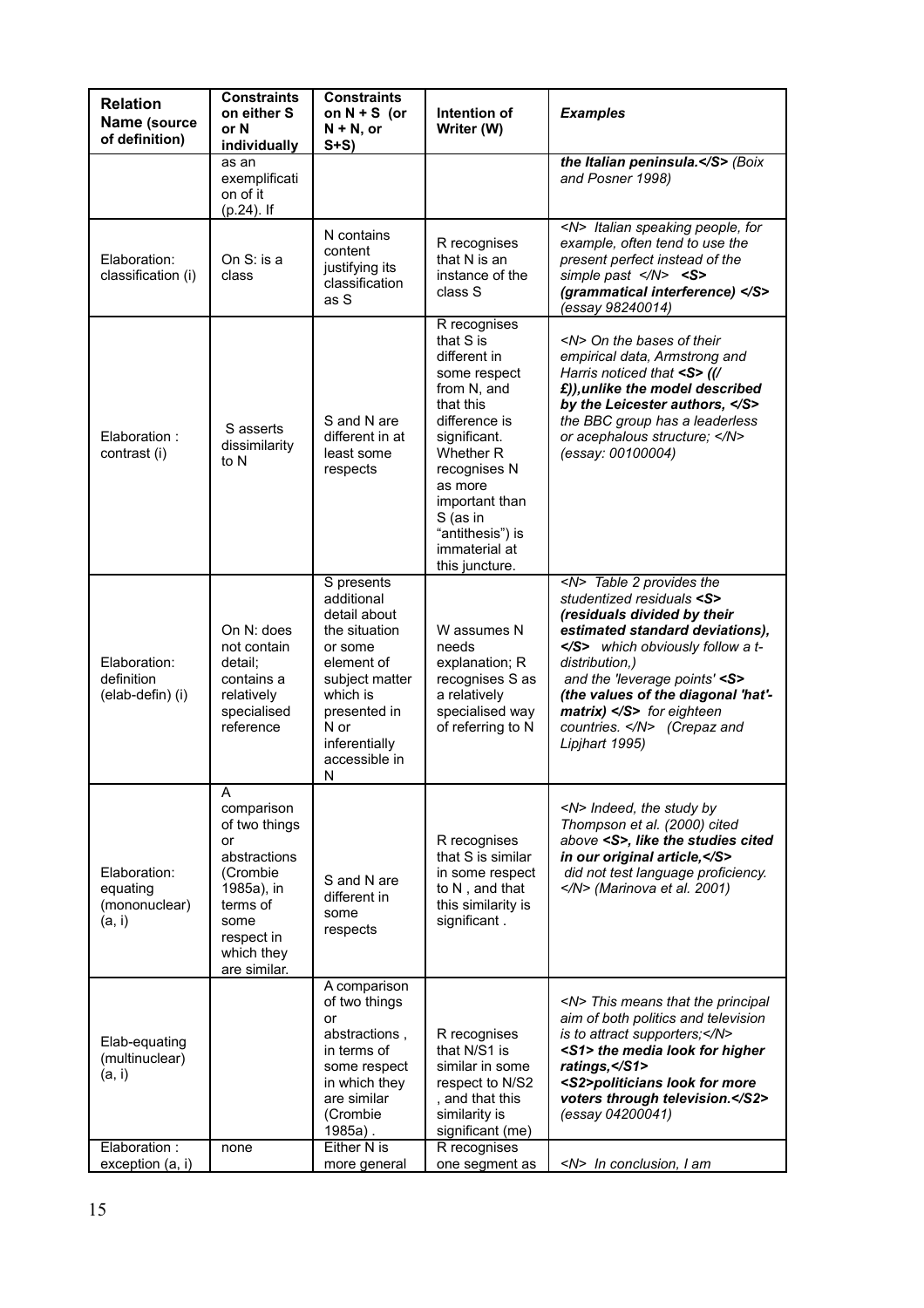| <b>Relation</b><br>Name (source<br>of definition)     | <b>Constraints</b><br>on either S<br>or N<br>individually                                                                                                                                                                                                                      | <b>Constraints</b><br>on $N + S$ (or<br>$N + N$ , or<br>$S+S$                                                                                                                                                                                                | Intention of<br>Writer (W)                                                                                                                                                                      | <b>Examples</b>                                                                                                                                                                                                                                                                                                                                                                        |
|-------------------------------------------------------|--------------------------------------------------------------------------------------------------------------------------------------------------------------------------------------------------------------------------------------------------------------------------------|--------------------------------------------------------------------------------------------------------------------------------------------------------------------------------------------------------------------------------------------------------------|-------------------------------------------------------------------------------------------------------------------------------------------------------------------------------------------------|----------------------------------------------------------------------------------------------------------------------------------------------------------------------------------------------------------------------------------------------------------------------------------------------------------------------------------------------------------------------------------------|
|                                                       |                                                                                                                                                                                                                                                                                | than S, or<br>vice-versa; N<br>is expected to<br>apply to S,<br>but does not                                                                                                                                                                                 | constituting a<br>generalisation,<br>in terms of<br>which the<br>related<br>segment is an<br>exception<br>(based on<br>Crombie<br>1985b:24)                                                     | convinced what Jacob (Dake<br>2001) said that money in itself is<br>not bad, <s> only when it<br/>destroys or replaces what is<br/>precious in our lives / does it<br/>become a bad influence. </s><br>(Essay 02870117)                                                                                                                                                                |
| Elaboration:<br>generalisation-<br>specific (a, c, i) | On N: does<br>not contain<br>detail;<br>contains a<br>general<br>reference<br>which<br>cannot be<br>equated with<br>the name of<br>a set, and<br>which may<br>be abstract<br>(e.g. a<br>labelling<br>noun) or<br>grammatical<br>(e.g. a<br>pronoun)<br>rather than<br>lexical. | S presents a<br>specific<br>additional<br>detail about<br>the situation<br>or some<br>element of<br>subject matter<br>which, in<br>more general<br>terms, is<br>presented in<br>N or<br>inferentially<br>accessible in<br>N                                  | R recognises<br>that S<br>represents in<br>particular terms<br>what is stated<br>in more general<br>terms in $N$ ; R<br>recognises that<br>S is a<br>development of<br>N in terms of<br>detail. | <n> If anything, the other official<br/>languages <s> especially the<br/>African languages, </s> are<br/>likely to see some of their<br/>traditional domains, <s><br/>particularly in urban<br/>communities, </s> taken over<br/>by English, </n><br>(Kamwangamalu 2002)                                                                                                               |
| Elaboration:<br>naming (i)                            | S names the<br>phenomeno<br>n; there is<br>no name in<br>N, only a<br>paraphrase                                                                                                                                                                                               | S and N are<br>the same<br>phenomenon.                                                                                                                                                                                                                       | R recognises<br>that the name<br>given in S is the<br>proper way to<br>refer to the<br>phenomenon<br>described in N.                                                                            | <n> They point to the difference<br/>between the institutional aspect of<br/>corporatism within the strategic<br/>actors, labour and capital, and the<br/>concertation aspect of<br/>corporatism between the strategic<br/>actors</n><br><s> - a distinction which<br/><b>Schmitter referred to as</b><br/>'corporatism 1' and<br/>'corporatism 2'. </s> (Crepaz<br>and Lipjhart 1995) |
| Elaboration:<br>object-attribute<br>(c, i)            | none                                                                                                                                                                                                                                                                           | S presents an<br>additional<br>detail about<br>the situation<br>or some<br>element of<br>subject matter<br>which is<br>presented in<br>N or<br>inferentially<br>accessible in<br>N, in the<br>sense of an<br>attribute (not<br>an example or<br>explanation) | R recognizes S<br>as providing<br>additional detail<br>for N., in the<br>sense of an<br>attribute. R<br>identifies the<br>element of<br>subject matter<br>for which detail<br>is provided.      | <n> The main bodies speaking<br/>out on behalf of older people in<br/>Britain are the two charities, Age<br/>Concern and Help the Aged.</n><br><s> Both are run by<br/>professional staff under the<br/>oversight of boards of<br/>trustees,</s> (Metz 2002)                                                                                                                           |
| Elaboration:<br>process-step<br>(c, i)                | none                                                                                                                                                                                                                                                                           | S presents<br>additional<br>detail in terms                                                                                                                                                                                                                  | R recognizes N<br>as a process<br>and S as a                                                                                                                                                    | <n><br/>First of all, reading is an<br/>exercise dominated by the eyes<br/>and the brain.</n>                                                                                                                                                                                                                                                                                          |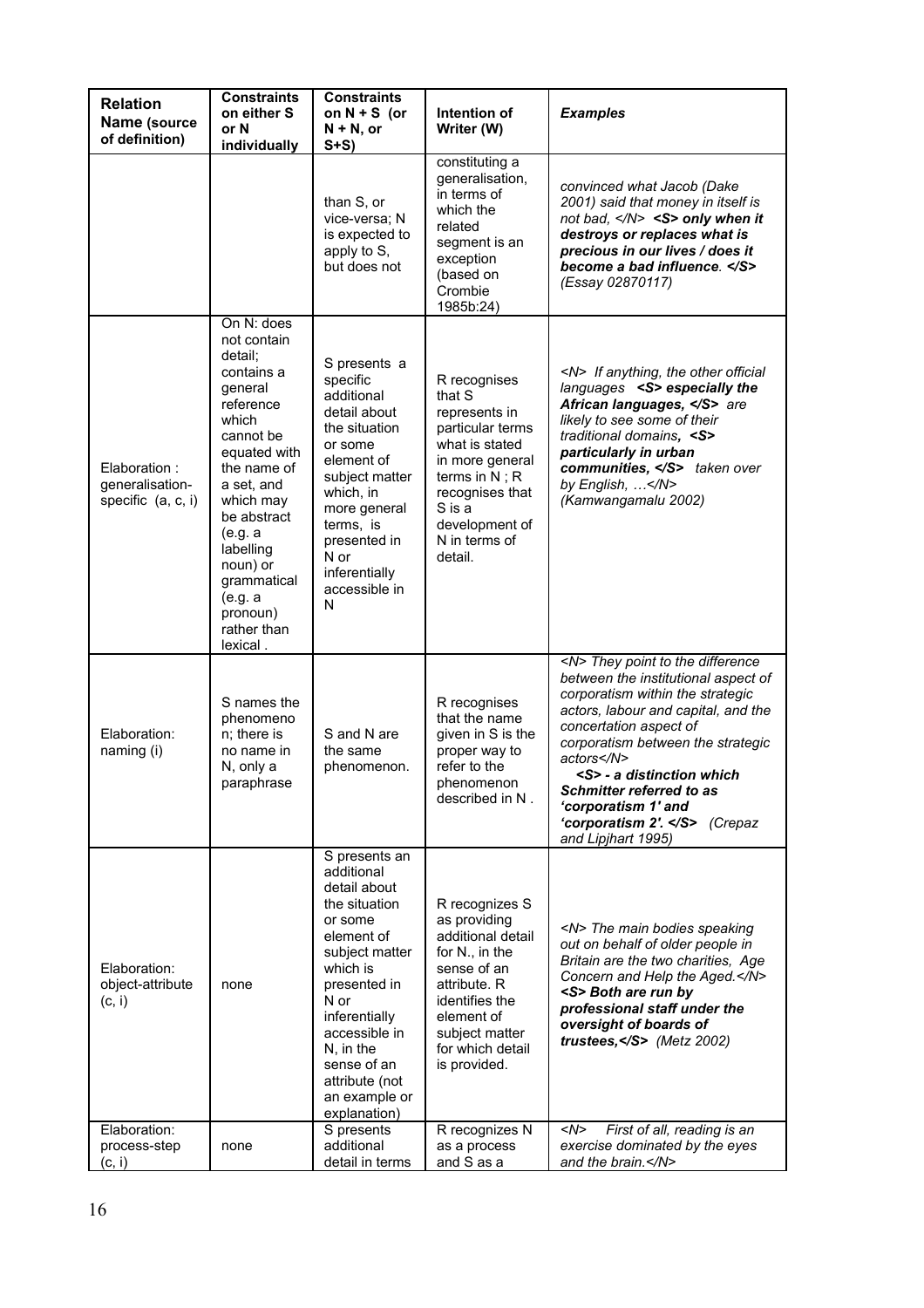| <b>Relation</b><br>Name (source<br>of definition) | <b>Constraints</b><br>on either S<br>or N<br>individually                                                                                                                                                                                                                                                                                                                                | <b>Constraints</b><br>on $N + S$ (or<br>$N + N$ , or<br>$S+S$                                                                                                                                                                                                                           | Intention of<br>Writer (W)                                                                                                            | <b>Examples</b>                                                                                                                                                                                                    |
|---------------------------------------------------|------------------------------------------------------------------------------------------------------------------------------------------------------------------------------------------------------------------------------------------------------------------------------------------------------------------------------------------------------------------------------------------|-----------------------------------------------------------------------------------------------------------------------------------------------------------------------------------------------------------------------------------------------------------------------------------------|---------------------------------------------------------------------------------------------------------------------------------------|--------------------------------------------------------------------------------------------------------------------------------------------------------------------------------------------------------------------|
|                                                   |                                                                                                                                                                                                                                                                                                                                                                                          | of steps<br>about the<br>process which<br>is presented<br>in N or<br>inferentially<br>accessible in<br>Ν.                                                                                                                                                                               | component step<br>n that process                                                                                                      | <s> The eyes receive<br/>messages</s><br><s> and then the brain has to<br/>work out the significance of<br/>these messages.</s><br>(essay 00010056)                                                                |
| Elaboration:<br>set-example<br>(a, c, i)          | On N:<br>contains a<br>term<br>constituting<br>a category<br>with a<br>theoretically<br>limited<br>number of<br>members, in<br>the thinking<br>of the writer<br>at that point;<br>on S:<br>includes at<br>least one<br>term which<br>is a member<br>of a limited<br>set, but not<br>all the<br>members of<br>the set are<br>present,<br>either in this<br>or in<br>adjacent<br>segments. | S presents<br>additional<br>detail about<br>the situation<br>or some<br>element of<br>subject matter<br>which is<br>presented in<br>N. Here there<br>are terms in S<br>more<br>particular than<br>one of the<br>terms in N,<br>and which<br>can be seen<br>as examples<br>of that term. | R recognises<br>the specific<br>$term(s)$ of or in<br>S as belonging<br>to the general<br>category of or<br>in N<br>(m <sub>e</sub> ) | <n> the claim that the mind is<br/>composed of a number of<br/>relatively independent<br/>components or 'modules', which<br/>interact.</n> <s> Language<br/>itself may be one such<br/>module</s> (Aitchison 1993) |
| Elaboration:<br>set-member (c,<br>i)              | On $N$ :<br>contains a<br>term<br>constituting<br>a category<br>with a<br>theoretically<br>limited<br>number of<br>members, in<br>the thinking<br>of the writer<br>at that point;<br>on S:<br>includes at<br>least one term<br>which<br>together with<br>other terms,<br>named in the<br>same or<br>adjoining<br>satellites,<br>constitutes<br>the<br><b>COMPLETE</b><br>set.            | S presents<br>additional<br>detail about<br>the situation<br>or some<br>element of<br>subject matter<br>which is<br>presented in<br>N or<br>inferentially<br>accessible in<br>N. Here there<br>are terms in S<br>more<br>particular than<br>one of the<br>terms in N.                   | R recognises<br>the specific<br>$term(s)$ of S as<br>belonging to the<br>general<br>category in N.                                    | <n> by looking at the four major<br/>features of bilingualism</n><br><s>: degree, function,<br/>alternation and interference<br/>(Mackey 1986).</s> (essay<br>98240014)                                            |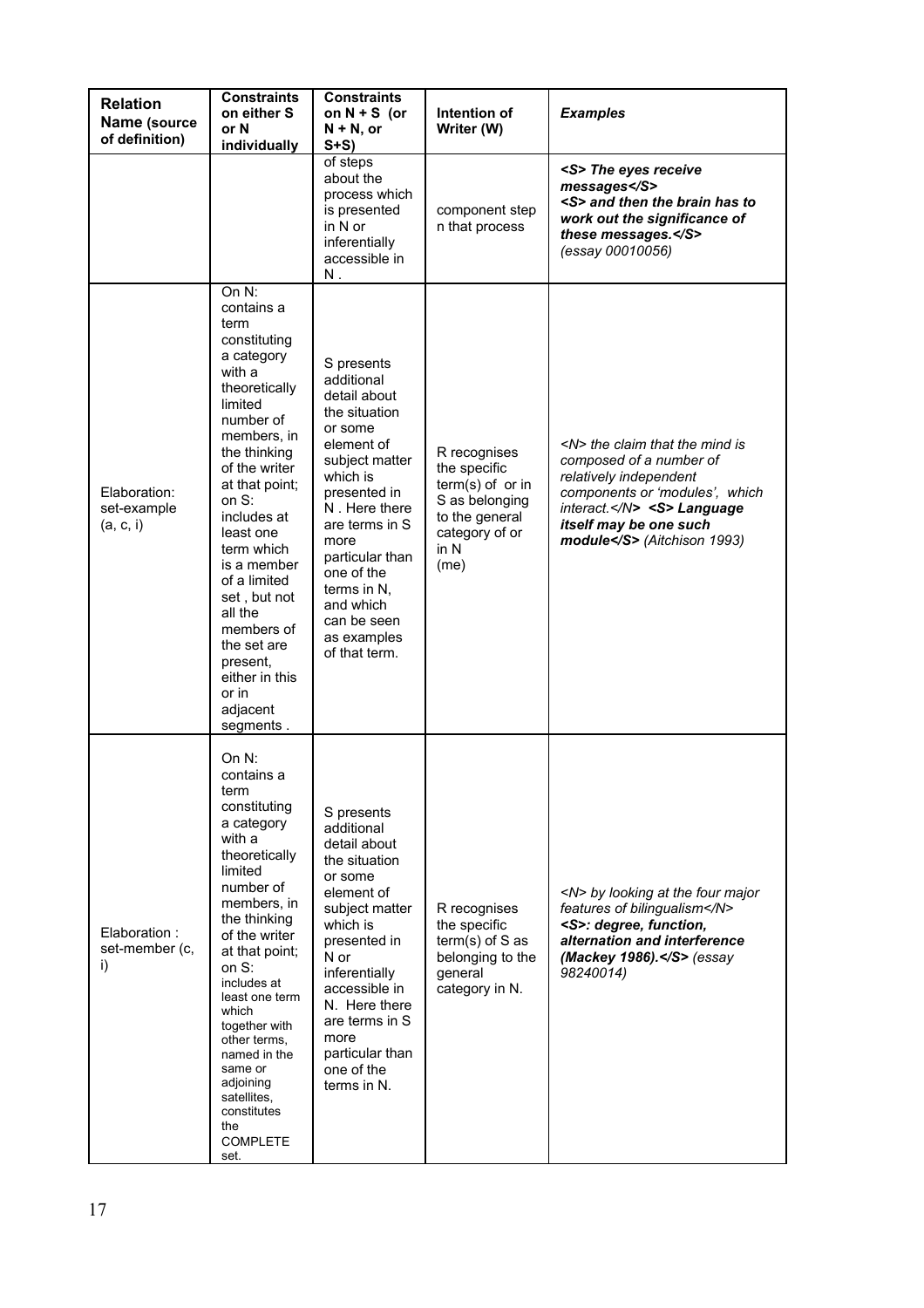| <b>Relation</b><br>Name (source<br>of definition) | <b>Constraints</b><br>on either S<br>or N<br>individually                                                                            | <b>Constraints</b><br>on $N + S$ (or<br>$N + N$ , or<br>$S+S$                                                                                                     | Intention of<br>Writer (W)                                                                                                                                                                                       | <b>Examples</b>                                                                                                                                                                                                                                                                                                                                              |
|---------------------------------------------------|--------------------------------------------------------------------------------------------------------------------------------------|-------------------------------------------------------------------------------------------------------------------------------------------------------------------|------------------------------------------------------------------------------------------------------------------------------------------------------------------------------------------------------------------|--------------------------------------------------------------------------------------------------------------------------------------------------------------------------------------------------------------------------------------------------------------------------------------------------------------------------------------------------------------|
| Elaboration:<br>whole-part (c)                    | N is<br>complete; N<br>is not a set.<br>S is a part.                                                                                 | S presents<br>additional<br>detail about<br>part of the<br>situation or<br>some element<br>of subject<br>matter which<br>is presented<br>in N.                    | R recognises S<br>as a part of N.                                                                                                                                                                                | <n>: he cites as an example a<br/>book published in 1937 by J.K.<br/>Heydon, entitled Fascism and<br/>Providence, </n><br><s> which included the<br/>statement that English<br/><b>Catholics should not condemn</b><br/>Nazism, and those who do 'may<br/>be found to be fighting against<br/>God'.</s> (Goddard 2002)                                       |
| Enablement (c)                                    | on N:<br>presents an<br>action by R<br>(including<br>accepting an<br>offer),<br>unrealized<br>with respect<br>to the<br>context of N | $\overline{\mathsf{R}}$<br>comprehendin<br>g S increases<br>R's potential<br>ability to<br>perform the<br>action or<br>investigate<br>the subject-<br>matter in N | R's potential<br>ability to<br>perform the<br>action in N<br>increases                                                                                                                                           | <n> This deficit, moreover is not<br/>corrected by later postgraduate<br/>training </n><br><s> - see also Dement, a<br/>leading US sleep expert, </s><br>(Williams 2004)                                                                                                                                                                                     |
| Evaluation:<br>negative (c, d,<br>i)              | On $N: W$<br>has negative<br>regard for<br>the situation<br>presented in<br>$N$ ; on $S$ :<br>none                                   | on $N + S$ : S<br>relates N to<br>degree of W's<br>negative<br>regard toward<br>all or part of<br>N.,                                                             | R recognizes<br>that S assesses<br>N (or part of N)<br>and recognizes<br>the value it<br>assigns                                                                                                                 | <n> According to this method<br/>language is regarded purely as<br/>the means to perform certain<br/>functions.</n><br><s> Yet, such a "materialistic"<br/>view of the language can work<br/>only for the elementary<br/>students and proves to be<br/><i>insufficient</i><br/>when it comes to teaching<br/>more advanced students.</s><br>(essay 00010022) |
| Evaluation:<br>positive (c, i)                    | none                                                                                                                                 | on $N + S$ : S<br>relates N (or<br>part of N) to<br>degree of W's<br>positive<br>regard toward<br>N (or part of<br>N).                                            | R recognizes<br>that S assesses<br>N (or part of<br>N)and<br>recognizes the<br>value it assigns                                                                                                                  | <n> Several such processes are<br/>contemplated in the four articles<br/>that follow.</n><br><s> In their diversity, they<br/>provide a good cross-section of<br/>the issues at stake and of the<br/>various research perspectives<br/>relevant to the subject.</s><br>(Reis 2004)                                                                           |
| Evaluation:<br>reported,<br>negative (c, i)       | On S: W1<br>reports W2<br>who has<br>negative<br>regard for<br>the situation<br>presented in<br>$N$ ; on S:<br>none                  | on $N + S: S$<br>relates N to<br>degree of<br>W2's negative<br>regard toward<br>all or part of<br>N.                                                              | R recognizes<br>that S relates N<br>to a framework<br>of ideas not<br>involved in the<br>knowledge<br>presented in N<br>itself, and that<br>this shows N<br>(or part of N) in<br>a negative light                | <n> There is little doubt that<br/>making money based on<br/>capitalism is one of the characters<br/>of the modern societies.</n><br><s> Some people argue that<br/>this is quite dominant and most<br/>harmful value in the modern<br/>world.<math>&lt;</math>/S&gt; (essay 02860111)</s>                                                                   |
| Evaluation:<br>reported,<br>positive (c, i)       | On S: W1<br>reports W2<br>who has<br>positive<br>regard for<br>the situation<br>presented in<br>$N$ ; on S:<br>none                  | on $N + S$ : S<br>relates N to<br>degree of<br>W2's positive<br>regard toward<br>N (or part of<br>N).                                                             | R recognizes that<br>S relates N (or<br>part of N) to a<br>framework of<br>ideas not involved<br>in the knowledge<br>presented in N<br>itself, and that<br>this shows N (or<br>part of N) in a<br>positive light | <n>According to Lietaer (2001),<br/>the modern monetary system has<br/>played a key role in the<br/>substantial achievements of the<br/>Industrial Age.</n> <s> This<br/>system has been highly<br/>effective in encouraging and<br/>prompting the Industrial Age<br/>around the globe.</s> (essay<br>02870908)                                              |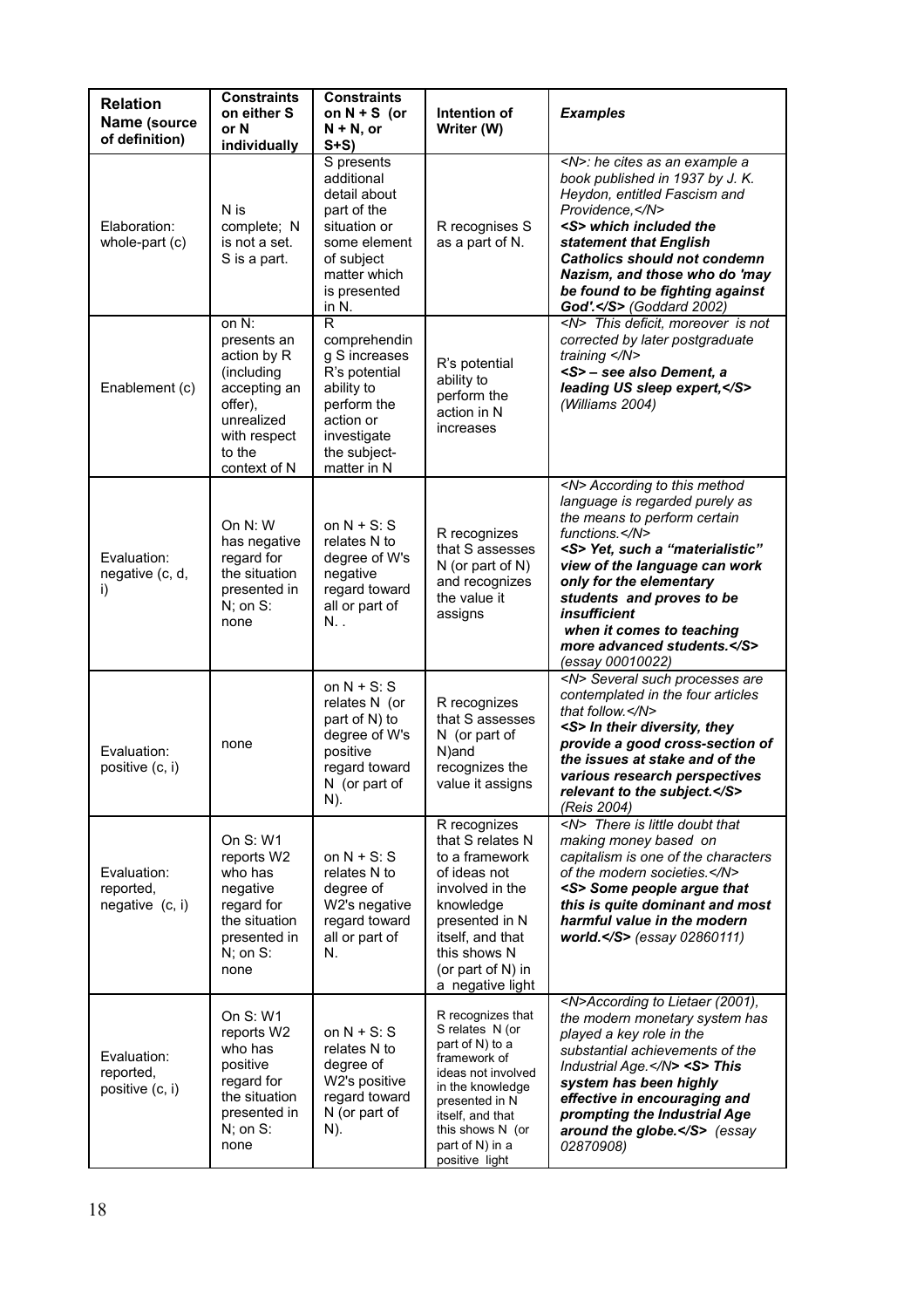| <b>Relation</b><br>Name (source<br>of definition) | <b>Constraints</b><br>on either S<br>or N                                                                                                        | <b>Constraints</b><br>on $N + S$ (or<br>$N + N$ , or                                                                                                                                                                          | Intention of<br>Writer (W)                                                                                                     | <b>Examples</b>                                                                                                                                                                                                                                                                                                                                                                                                                                                                            |
|---------------------------------------------------|--------------------------------------------------------------------------------------------------------------------------------------------------|-------------------------------------------------------------------------------------------------------------------------------------------------------------------------------------------------------------------------------|--------------------------------------------------------------------------------------------------------------------------------|--------------------------------------------------------------------------------------------------------------------------------------------------------------------------------------------------------------------------------------------------------------------------------------------------------------------------------------------------------------------------------------------------------------------------------------------------------------------------------------------|
| Evidence*<br>/Evidence-<br>grounds (a, c)         | individually<br>on $N: R$<br>might not<br>believe N to<br>a degree<br>satisfactory<br>to W; on S:<br>R believes S<br>or will find it<br>credible | $S+S$<br>R's<br>comprehendin<br>g S increases<br>R's belief of N<br>: a deduction<br>in N is drawn<br>on the basis<br>of some<br>observation in<br>S (including<br>both<br>empirical, or<br>logical<br>grounds, or<br>reason) | R's belief of N<br>is increased                                                                                                | <s>Health and social care<br/>costs  increase with age,<br/><math>&lt;</math>/S&gt; <math>&lt;</math>N&gt; so an ageing<br/>population might naturally be<br/>thought to imply a bigger burden<br/>for individuals, families and<br/>society.  (Metz 2002)</s>                                                                                                                                                                                                                             |
| Evidence-<br>grounds + Irony<br>(i)               | On $S: S$ is<br>surprising,<br>given N                                                                                                           | W expects<br>that though R<br>regards S and<br>N as true, the<br>information in<br>S alone would<br>in other<br>circumstances<br>have<br>decreased<br>belief in N                                                             | R's readiness to<br>accept N is<br>increased                                                                                   | <n> one would have to argue that<br/>there was, and still is, some<br/>inherent quality in the language<br/>itself which gives it an advantage<br/>over any other, and that its<br/>spread is a measure of its intrinsic<br/>superiority</n> <s> Deneire<br/>cites Bourdieu as saying that<br/>'authority always comes to<br/>language from the outside.'</s><br>Precisely so: from the outside, not<br>the inside. (Widdowson 1998)                                                       |
| Interpretation<br>(c)                             | none                                                                                                                                             | on $N + S$ : S<br>relates N to a<br>framework of<br>ideas not<br>involved in N<br>itself and not<br>concerned<br>with W's<br>positive or<br>negative<br>regard                                                                | R recognizes<br>that S relates N<br>to a framework<br>of ideas not<br>involved in the<br>knowledge<br>presented in N<br>itself | <n>) "Africa would if Africa could.<br/>America could if America could.<br/>But Africa cain't and America<br/>ain't. (Smitherman, 1977: p.<br/>3) &lt; /N &gt;<br/><s> The Reverend Jackson, in<br/>this case, preferred to use the<br/>rhythm of Black English variety<br/>because he was speaking to the<br/>black community and, mostly,<br/>to be more direct and forceful<br/>in that situation.<math>\le</math>/S&gt; (essay<br/>04100119)</s></n>                                   |
| Interpretation:<br>reported (c, i)                | On S: W1<br>reports W2                                                                                                                           | on $N + S$ : S<br>relates N to a<br>framework of<br>ideas not<br>involved in N<br>itself and not<br>concerned<br>with W's<br>positive or<br>negative<br>regard                                                                | R recognizes<br>that S relates N<br>to a framework<br>of ideas not<br>involved in the<br>knowledge<br>presented in N<br>itself | <n> Such electronic searches might<br/>plausibly be interpreted as evidence of<br/>alienation from, or at least doubt in the<br/>professional competence of, orthodox<br/>sources of health expertise, e.g.<br/>general practitioners, as Beck would<br/>predict.</n><br><s> On the other hand, as<br/>Richardson observes, the<br/>availability of such information, in a<br/>context of increased lifestyle<br/>choice, is an unprecedented<br/>development.</s><br>(Horlick-Jones 2003) |
| Joint<br>(multinuclear)<br>(c)                    |                                                                                                                                                  | None; a joint<br>links a matrix<br>relation to two<br>segments or<br>schemas<br>which share<br>that relation<br>but are<br>otherwise<br>unrelated.                                                                            | none                                                                                                                           | N/A                                                                                                                                                                                                                                                                                                                                                                                                                                                                                        |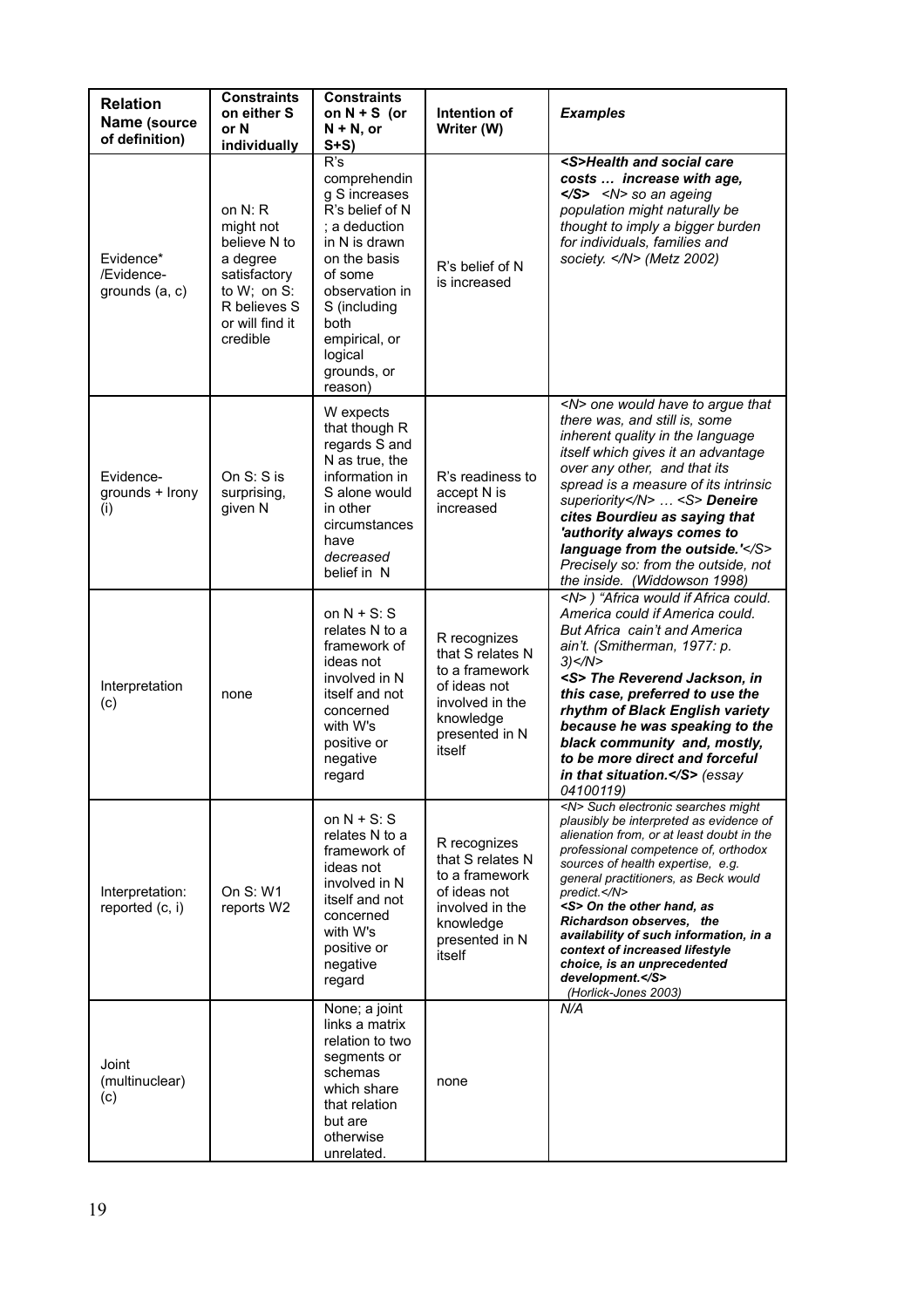| <b>Relation</b><br>Name (source              | <b>Constraints</b><br>on either S<br>or N                                                                                                               | <b>Constraints</b><br>on $N + S$ (or<br>$N + N$ , or                                                           | Intention of<br>Writer (W)                                                                                                    | <b>Examples</b>                                                                                                                                                                                                                                                                                                                                                                      |
|----------------------------------------------|---------------------------------------------------------------------------------------------------------------------------------------------------------|----------------------------------------------------------------------------------------------------------------|-------------------------------------------------------------------------------------------------------------------------------|--------------------------------------------------------------------------------------------------------------------------------------------------------------------------------------------------------------------------------------------------------------------------------------------------------------------------------------------------------------------------------------|
| of definition)                               | individually                                                                                                                                            | $S+S$                                                                                                          |                                                                                                                               |                                                                                                                                                                                                                                                                                                                                                                                      |
| Justify (c, d)                               | none                                                                                                                                                    | R's<br>comprehendin<br>g S increases<br>R's readiness<br>to accept W's<br>right to<br>present N                | R's readiness to<br>accept W's right<br>to present N is<br>increased                                                          | <s> As Wally Olins has<br/>observed, <math>\le</math>/S&gt; <math>\le</math>N&gt; you can see<br/>this in any collection of Victorian<br/>portraits of politicians and<br/>writers. (Metz 2002)</s>                                                                                                                                                                                  |
| List<br>(multinuclear)<br>(c)                |                                                                                                                                                         | An item<br>comparable to<br>others linked<br>to it by the<br>List relation                                     | R recognises<br>the<br>comparability of<br>the linked items                                                                   | <n1> To think purely in terms of<br/>linear causation is to do injustice<br/>to the interconnectedness of<br/>these two variables <math>\leq N1</math>&gt;<br/><n2> and to fail to capture the<br/>stability of social capital stocks<br/>over the long term.</n2> (Boix<br/>and Posner 1998)</n1>                                                                                   |
| Means (c)                                    | on N: an<br>activity                                                                                                                                    | S presents a<br>method or<br>instrument<br>which tends<br>to make<br>realization of<br>N more likely           | R recognizes<br>that the method<br>or instrument in<br>S tends to<br>make<br>realization of N<br>more likely                  | <n> We argue for the relevance<br/>of a sociocultural perspective on<br/>teacher learning</n><br><s> by showing how the central<br/>constructs of the theory<br/>provide insights into teacher<br/>development.</s> (Johnson and<br>Golombek 2003)                                                                                                                                   |
| Motivation (c)                               | on N: N is<br>an action in<br>which R is<br>the actor<br>(including)<br>accepting an<br>offer),<br>unrealized<br>with respect<br>to the<br>context of N | Comprehendi<br>ng S<br>increases R's<br>desire to<br>perform<br>action in N                                    | R's desire to<br>perform action<br>in N is<br>increased                                                                       | $<$ S><br>As Europe moves on<br>towards an ever-growing<br>unification, <n>it becomes<br/>of the uttermost importance to<br/>spend a few words on the hot<br/>issue of nationalism within the<br/>European Union.</n> (essay<br>01100043)                                                                                                                                            |
| Non-result (i)                               |                                                                                                                                                         | The state<br>presented in<br>S is due to<br>the lack of<br>effect of N                                         | R recognises<br>that N could<br>theoretically<br>cause an effect<br>antithetical to<br>that in S                              | <n> It is the inevitability of<br/>punishment that can possibly<br/>prevent people from breaking the<br/>binding rules.</n><br><s> Hence the deteriorating<br/>situation in Poland</s> (essay<br>00010039)                                                                                                                                                                           |
| Otherwise (c,<br>h)                          | on N: N is<br>an<br>unrealized<br>situation on<br>S: S is an<br>unrealized<br>situation                                                                 | realization of<br>N prevents<br>realization of<br>S                                                            | R recognizes<br>the dependency<br>relation of<br>prevention<br>between the<br>realization of N<br>and the<br>realization of S | <n> One therefore wonders<br/>whether the efficacy of these<br/>warrants has a degree of risk-<br/>specificity.</n><br><s> Otherwise, the warrants for<br/>trustworthiness reflect patterns<br/>of practical reasoning<br/>uncovered by recent research<br/>into risk perception (e.g. Petts<br/>et al. 2001; Horlick-Jones, Sime<br/>and Pidgeon 2003).</s><br>(Horlick-Jones 2003) |
| Preparation (c)                              | none                                                                                                                                                    | S precedes N<br>in the text; S<br>tends to make<br>R more ready,<br>interested or<br>oriented for<br>reading N | R is more<br>ready,<br>interested or<br>oriented for<br>reading N                                                             | <s>As far as countries from the<br/>former Soviet block are<br/>concerned, </s> <n>the situation<br/>is different</n><br>(essay 11p1043)                                                                                                                                                                                                                                             |
| Presentational<br>sequence<br>(multinuclear) |                                                                                                                                                         | There is a<br>succession<br>relationship                                                                       | R recognizes<br>the succession<br>relationships                                                                               | 1. <n> Keman's and<br/>Pennings's first criticism is that<br/>producing a composite</n>                                                                                                                                                                                                                                                                                              |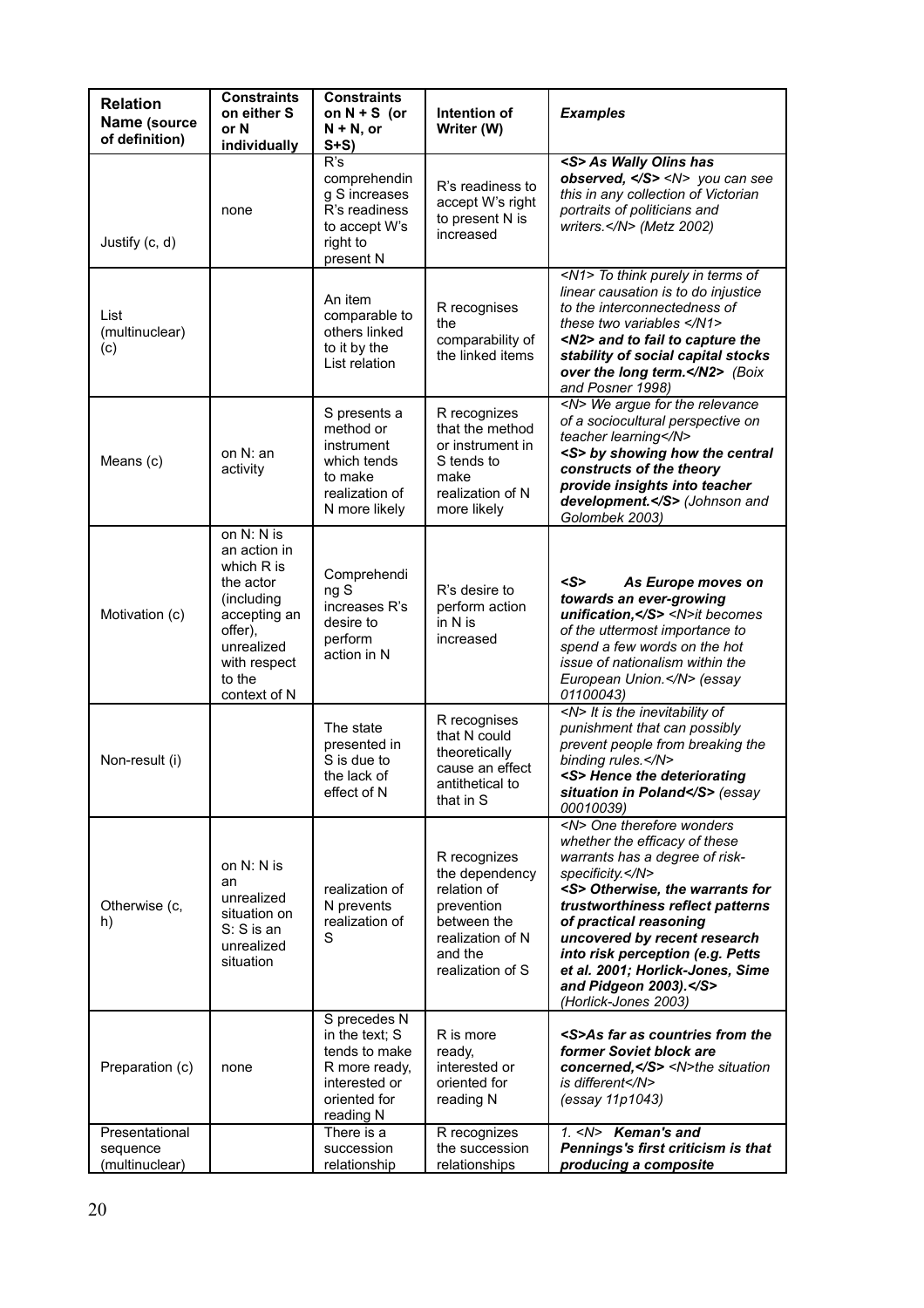| <b>Relation</b><br>Name (source<br>of definition) | <b>Constraints</b><br>on either S<br>or N<br>individually                          | <b>Constraints</b><br>on $N + S$ (or<br>$N + N$ , or<br>$S+S$                                                                                                                           | Intention of<br>Writer (W)                                                                                                                                              | <b>Examples</b>                                                                                                                                                                                                                                                                                                                                                                                                                                                                                                                                                                                                                                                                                     |
|---------------------------------------------------|------------------------------------------------------------------------------------|-----------------------------------------------------------------------------------------------------------------------------------------------------------------------------------------|-------------------------------------------------------------------------------------------------------------------------------------------------------------------------|-----------------------------------------------------------------------------------------------------------------------------------------------------------------------------------------------------------------------------------------------------------------------------------------------------------------------------------------------------------------------------------------------------------------------------------------------------------------------------------------------------------------------------------------------------------------------------------------------------------------------------------------------------------------------------------------------------|
| (c)                                               |                                                                                    | between the<br>situations in<br>the nuclei (in<br>terms of their<br>arrangement<br>in the text)                                                                                         | among the<br>nuclei.                                                                                                                                                    | measure of corporatism is<br>unwarranted<br>(Crepaz and Lipjhart 1995)<br>2. <n> Genesee starts by<br/>defining the term "mixing" </n><br>(essay 99100128).                                                                                                                                                                                                                                                                                                                                                                                                                                                                                                                                         |
| Problem-<br>Solution (c, f)                       | On either N<br>or S, or<br>multinuclear                                            | N is a solution<br>to the<br>problem<br>presented in<br>S; or vice<br>versa, or N2<br>is a solution<br>to the<br>problem in<br>N1, or vice<br>versa                                     | R recognizes N<br>or S as a<br>solution to the<br>problem<br>presented in S<br>or N                                                                                     | With Problem as nucleus:<br><n> At this point one could argue<br/>that authentic texts are too<br/>ambitious or even too difficult for<br/>an average foreign language<br/>learner to study.</n><br><s> Nonetheless, there is a way<br/>to solve this problem:<br/>simplifying the texts and<br/>making them appropriate for<br/>students of various levels to<br/>read and learn from.</s> (essay<br>00010005)<br>With Solution as nucleus:<br><s> to understand thoroughly<br/>the way infant bilinguals'<br/>pattern of speech works, </s><br><n> it may be necessary to<br/>account for quantitative<br/>description and for assumptions<br/>such as parameter setting </n><br>(essay 99100128) |
| Proportion (e, i)<br>(mononuclear)                | On $S$ : it is<br>presented<br>as a fact .                                         | N and S can<br>plausibly be in<br>a relation of<br>proportionality<br>or degree;<br>The effects or<br>results in N<br>depend on<br>the<br>circumstances<br>or condition in<br>$S$ .     | R recognises<br>that there is a<br>"proportionality<br>or equivalence<br>of tendency or<br>degree" (Quirk<br>et al.<br>1985:1111)<br>between N and<br>S.                | <s> The less coherent the law<br/>system of a given country is,<br/></s><br><n> the more citizens are<br/>willing to take advantage of a<br/>situation. </n> (Essay 00010039)                                                                                                                                                                                                                                                                                                                                                                                                                                                                                                                       |
| Proportion<br>(multinuclear)<br>(e, i)            |                                                                                    | N1 and N2<br>can plausibly<br>be in a<br>relation of<br>proportionality<br>or degree;<br>The effects or<br>results in N2<br>depend on<br>the<br>circumstances<br>or condition in<br>N1. | R recognises<br>that there is a<br>"proportionality<br>or equivalence<br>of tendency or<br>degree" (Quirk<br>et al.<br>1985:1111)<br>between N1<br>and N <sub>2</sub> . | <n1> The more that the<br/>government is made aware of<br/>the wishes of the community, it<br/>is assumed, </n1><br><n2>the greater the likelihood<br/>that its policies will reflect<br/>them.</n2> (Boix and Posner<br>1998)                                                                                                                                                                                                                                                                                                                                                                                                                                                                      |
| Purpose (c)                                       | on N: N is<br>an activity;<br>on $S: S$ is a<br>situation that<br>is<br>unrealized | S is to be<br>realized<br>through the<br>activity in N.<br>Occasionally,<br>when a<br>circumstantial                                                                                    | R recognizes<br>that the activity<br>in N is initiated<br>in order to<br>realize S                                                                                      | <n> It has been invoked by<br/>scholars working in the health-<br/>care sphere, </n><br><s> to seek to understand, for<br/>example, the individualized<br/>patterns of certain<br/>contemporary discourses of<br/>illness prevention.</s> (Horlick-                                                                                                                                                                                                                                                                                                                                                                                                                                                 |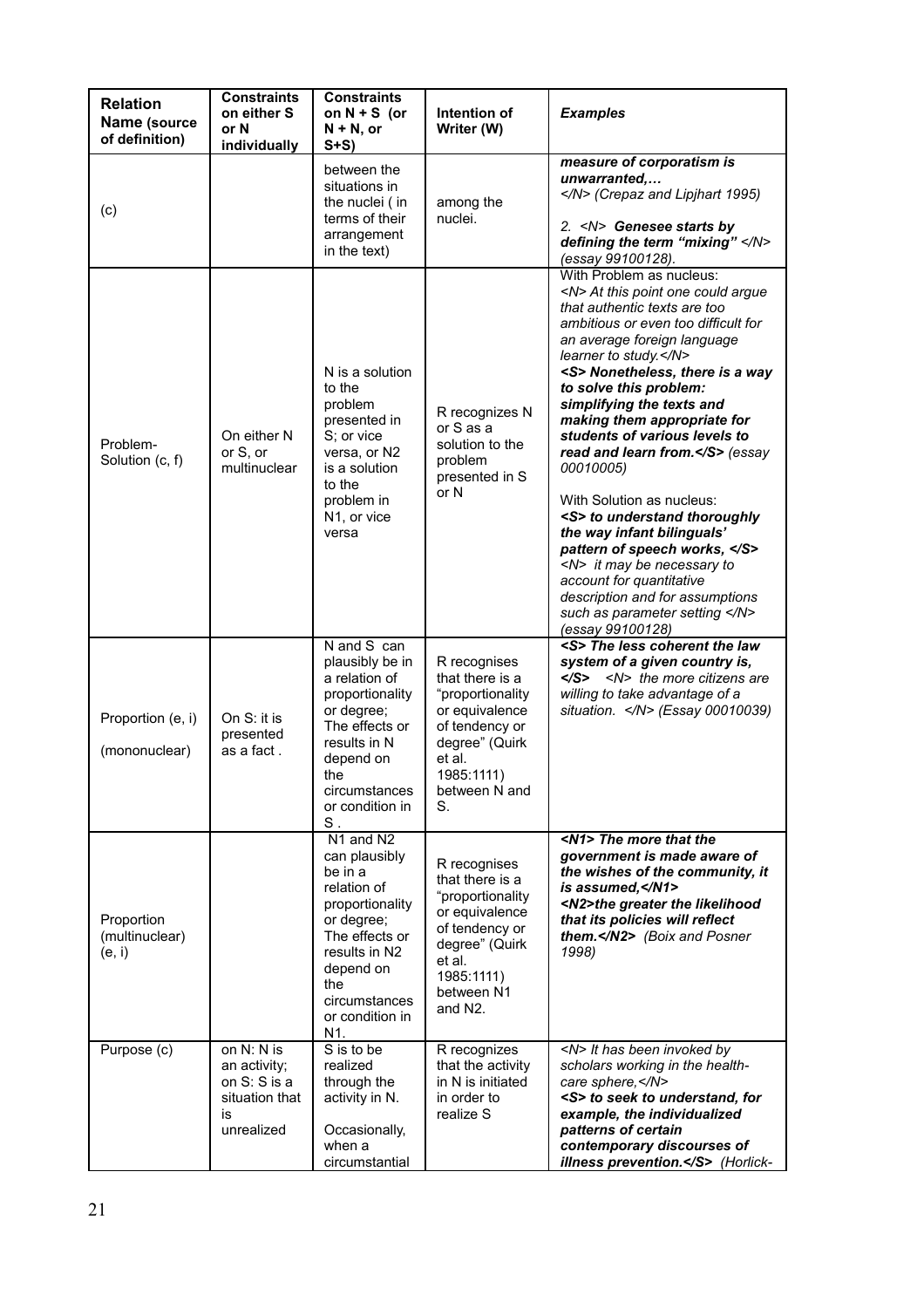| <b>Relation</b><br>Name (source<br>of definition)             | <b>Constraints</b><br>on either S<br>or N<br>individually                                                                                             | <b>Constraints</b><br>on $N + S$ (or<br>$N + N$ , or<br>$S+S$                                                                                                                                               | Intention of<br>Writer (W)                                                                                                         | <b>Examples</b>                                                                                                                                                                                                                                                                                                                                                                         |
|---------------------------------------------------------------|-------------------------------------------------------------------------------------------------------------------------------------------------------|-------------------------------------------------------------------------------------------------------------------------------------------------------------------------------------------------------------|------------------------------------------------------------------------------------------------------------------------------------|-----------------------------------------------------------------------------------------------------------------------------------------------------------------------------------------------------------------------------------------------------------------------------------------------------------------------------------------------------------------------------------------|
|                                                               |                                                                                                                                                       | clause<br>provides a<br>sentence<br>topic, you<br>have the<br>situation<br>where N is to<br>be realised<br>through S.                                                                                       |                                                                                                                                    | Jones 2003)<br>An example of the reversal of<br>roles of N and S (see on left):<br><s> When the decision to televise<br/>Parliaments was taken by some<br/>European countries, </s> <n><br/>those favouring the reform argued<br/>that it would inform and educate<br/>the public <math>\langle N \rangle</math> (Essay<br/>04200041)</n>                                               |
| Question-<br>answer (f)                                       | On N or S:<br>one of them<br>poses a<br>question<br>(not<br>necessarily<br>in<br>interrogative<br>form), and<br>the other<br>answers the<br>question. | None.                                                                                                                                                                                                       | R recognises<br>the reciprocal<br>relation of<br>question and<br>answer<br>between N and<br>S (or vice<br>versa).                  | <n> Should we promote<br/>authentic, difficult texts or rather<br/>their simplified versions?</n><br><s> Taking into consideration<br/>the fact that students acquire<br/>vocabulary and spelling more<br/>efficiently by receiving<br/>comprehensible input, we may<br/>assume that simplified texts<br/>would be more suitable,<br/>especially for beginners.</s><br>(essay 00010061) |
| Question:<br>rhetorical (i)                                   | $\overline{S}$ is a<br>question,<br>not requiring<br>an answer:<br>N is material<br>that<br>provoked<br>the question                                  | N and S: the<br>answer to the<br>question S<br>about N<br>should be<br>obvious.                                                                                                                             | R recognises<br>that the<br>question in S<br>should be<br>interpreted as a<br>conclusion<br>drawn about N                          | <n>In his article "Corruption",<br/>Piotr Golik states that both state<br/>and local government is open to<br/>bribery.</n> <s> Who is then to<br/>become the paragon of<br/>morality?</s><br>(article 10p0008)                                                                                                                                                                         |
| Reinforcement*<br>– see under<br>"Addition-<br>reinforcement" |                                                                                                                                                       |                                                                                                                                                                                                             |                                                                                                                                    |                                                                                                                                                                                                                                                                                                                                                                                         |
| Replacive (a, d,<br>i, j)                                     | on N: W<br>has<br>positive<br>regard for<br>N                                                                                                         | As for<br>Antithesis,<br>except that<br>the<br>incompatibility<br>is such that<br>(W) intends<br>$(S)$ to be<br>rejected by I,<br>and $(N)$ to<br>substitute it,<br>whether<br>externally or<br>internally. | R's positive<br>regard for N is<br>increased by<br>establishing the<br>unacceptability<br>or untruth of S<br>or an element<br>in S | <n> Moreover, methodologist<br/>seem to do their best to bring the<br/>real world to the classroom, </n><br><s> and not any obscure<br/>pieces of material that is no<br/>longer relevant.</s> (essay<br>00010064)                                                                                                                                                                      |
| Restatement<br>(mononuclear)<br>(c)                           | none                                                                                                                                                  | on $N + S$ : S<br>restates N,<br>where S and<br>N are of<br>comparable<br>bulk; N is<br>more central<br>to W's<br>purposes than<br>S                                                                        | R's acceptance<br>Of N is<br>increased by<br>the repetition of<br>N in S                                                           | <n> There is no doubt that<br/>making money is indispensable<br/>for one's life.</n><br><s> It is difficult to imagine to<br/>achieve something without<br/>money.</s> (essay 02860192)                                                                                                                                                                                                 |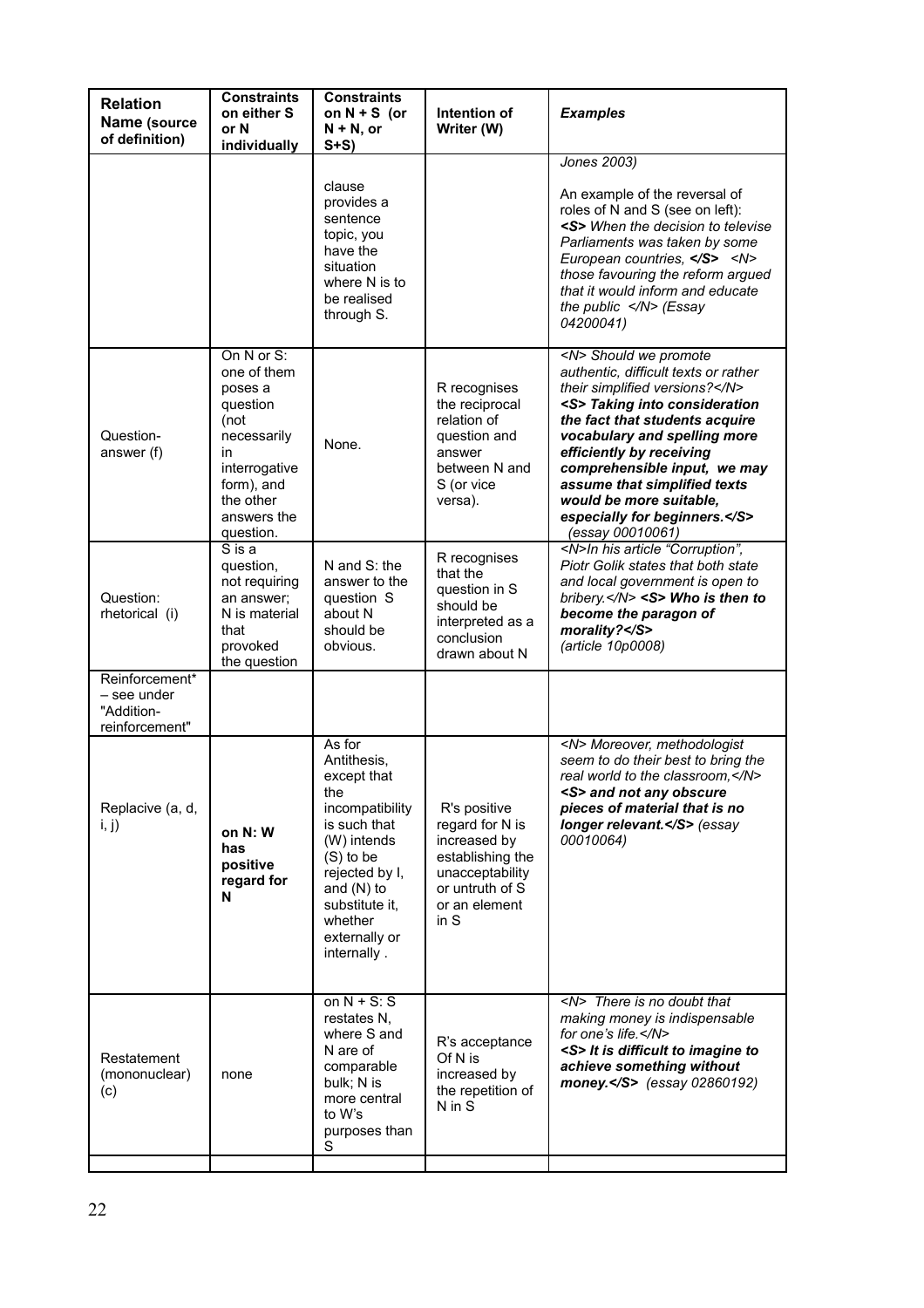| <b>Relation</b><br>Name (source<br>of definition)                                                                                                  | <b>Constraints</b><br>on either S<br>or N<br>individually                                                          | <b>Constraints</b><br>on $N + S$ (or<br>$N + N$ , or<br>$S+S$                                                                                                                     | Intention of<br>Writer (W)                                                                                                                                                                                                                         | <b>Examples</b>                                                                                                                                                                                                                                                                                                                                         |
|----------------------------------------------------------------------------------------------------------------------------------------------------|--------------------------------------------------------------------------------------------------------------------|-----------------------------------------------------------------------------------------------------------------------------------------------------------------------------------|----------------------------------------------------------------------------------------------------------------------------------------------------------------------------------------------------------------------------------------------------|---------------------------------------------------------------------------------------------------------------------------------------------------------------------------------------------------------------------------------------------------------------------------------------------------------------------------------------------------------|
| Restatement<br>(multinuclear)<br>(c)<br>(in diagrams,<br>may be called<br>"Reiteration" for<br>tactical reasons<br>connected with<br>the RST Tool) |                                                                                                                    | on N 1 and<br>N2: N2<br>restates N1,<br>where N1 and<br>N <sub>2</sub> are of<br>comparable<br>bulk                                                                               | R recognizes<br>the re-<br>expression by<br>the linked<br>items; either<br>R's acceptance<br>of N1 is<br>increased by<br>the repetition of<br>N1 in N2, or R's<br>acceptance of<br>N <sub>2</sub> is increased<br>by the repetition<br>of N1 in N2 | <n1> employees will drag their<br/>feet <math>\langle N1 \rangle</math><br/><n2> and work only as hard as<br/>they must to avoid discovery<br/>and punishment.</n2> (Boix<br/>and Posner 1998)</n1>                                                                                                                                                     |
| Restatement:<br>emphatic (c, i)                                                                                                                    | none                                                                                                               | on $N + S$ : S<br>restates N,<br>where S and<br>N are of<br>comparable<br>bulk; N is<br>more central<br>to W's<br>purposes than<br>S is; S makes<br>R more likely<br>to accept N. | R's estimation<br>of the<br>significance of<br>N is increased<br>by the<br>emphasis given<br>in S                                                                                                                                                  | <n> "Politics no longer exists<br/>as a reality taking place outside<br/>the media" (Dahlgren, 2001:<br/>85).</n> <s> In fact, there is no<br/>politician today who can<br/>escape the constant glare of<br/>media. </s> (Essay 04200041)                                                                                                               |
| Result: non-<br>volitional (c)                                                                                                                     | on S: S is<br>not a<br>volitional<br>action                                                                        | N caused S;<br>presentation<br>of N is more<br>central to W's<br>purposes in<br>putting forth<br>the N-S<br>combination<br>than is the<br>presentation<br>of S.                   | R recognizes<br>that N could<br>have caused<br>the situation in<br>S                                                                                                                                                                               | <n> Thus it can be said that the<br/>modern monetary system has<br/>become so powerful</n><br><s> that it creates a serious<br/>environmental problem in our<br/>modern society.</s> (essay<br>02860903)                                                                                                                                                |
| Result:<br>volitional (c)                                                                                                                          | on S: S is a<br>volitional<br>action or a<br>situation that<br>could have<br>arisen from<br>a volitional<br>action | N could have<br>caused S;<br>presentation<br>of N is more<br>central to W's<br>purposes than<br>is<br>presentation<br>of S.                                                       | R recognizes<br>that N could be<br>a cause for the<br>action or<br>situation in S                                                                                                                                                                  | <n> many of the worlds religions,<br/>from Judaism to Islam, has<br/>worned (sic) about the negative<br/>impact money and greed can<br/>have on the structure of<br/>society.</n><br><s> As a result, money has<br/>been discredited and<br/>associated with bad<br/>notions.</s> (essay 02890907)                                                      |
| Sequence<br>(multinuclear)<br>(c)                                                                                                                  | None.                                                                                                              | There is a<br>succession<br>relationship<br>between the<br>situations in<br>the nuclei (in<br>terms external<br>to the text)                                                      | R recognizes<br>the succession<br>relationships<br>among the<br>nuclei.                                                                                                                                                                            | <n1> After we had established<br/>an empirical link between<br/>corporatism and consensus<br/>democracy, </n1><br><n2> the next logical step<br/>was to integrate the<br/>corporatist/pluralist system of<br/>interest representation into the<br/>cluster of<br/>consensus/majoritarian<br/>political institutions.</n2><br>(Crepaz and Lipjhart 1995) |
|                                                                                                                                                    |                                                                                                                    |                                                                                                                                                                                   |                                                                                                                                                                                                                                                    |                                                                                                                                                                                                                                                                                                                                                         |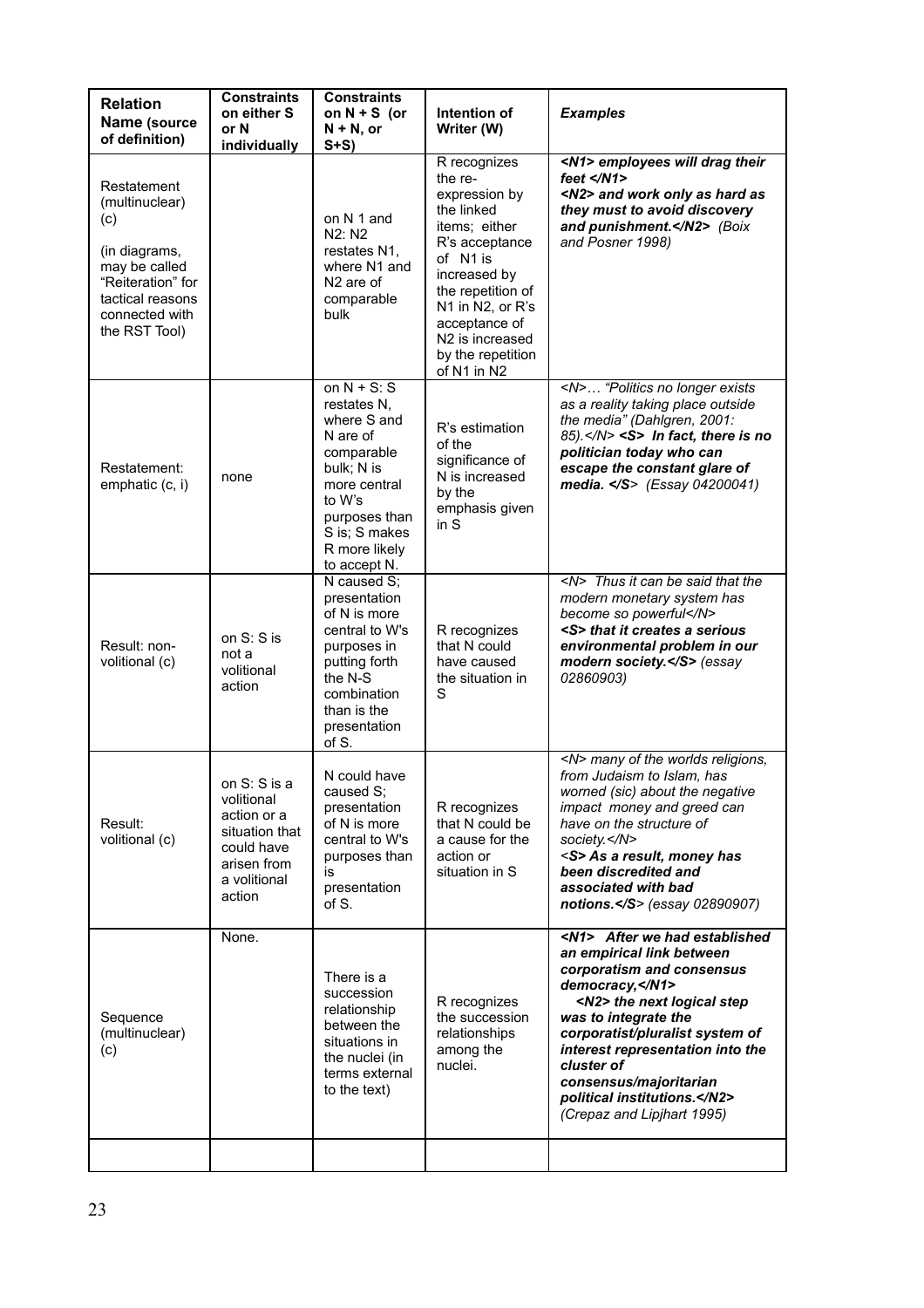| <b>Relation</b><br>Name (source<br>of definition) | <b>Constraints</b><br>on either S<br>or N<br>individually              | <b>Constraints</b><br>on $N + S$ (or<br>$N + N$ , or<br>$S+S$                                     | Intention of<br>Writer (W)                                                                                 | <b>Examples</b>                                                                                                                                                                                                               |
|---------------------------------------------------|------------------------------------------------------------------------|---------------------------------------------------------------------------------------------------|------------------------------------------------------------------------------------------------------------|-------------------------------------------------------------------------------------------------------------------------------------------------------------------------------------------------------------------------------|
| Summary (c)                                       | on $N: N$<br>must be<br>more than<br>one unit                          | S presents a<br>restatement<br>of the content<br>of N, that is<br>shorter in bulk                 | R's willingness<br>to accept N is<br>increased by<br>seeing N<br>restated in a<br>more<br>assimilable form | <nucleus in<br="" include="" long="" to="" too="">table&gt; <s>These are good<br/>examples to prove that<br/>pursuing money can have<br/>negative impacts on<br/>environment </s><br/>(essay:02860174)</nucleus>              |
| Unconditional<br>(c)                              | on $S: S$<br>conceivably<br>could affect<br>the<br>realization of<br>N | N does not<br>depend on S                                                                         | R recognizes<br>that N does not<br>depend on S                                                             | <n> Therefore, <s> whatever<br/>the consequences, </s><br/>students try to help themselves in<br/>passing difficult examinations or<br/>writing long research papers.</n><br>(essay 00010016)                                 |
| Unless (c)                                        | none                                                                   | S affects the<br>realization of<br>$N: N$ is<br>realized<br>provided that<br>S is not<br>realized | R recognizes<br>that N is<br>realized<br>provided that S<br>is not realized                                | <s> Unless the citizens<br/>undergo a profound mentality<br/>change,<math>&lt;</math><math>S</math>&gt;<br/><n> they will continue to bend<br/>their principles and money will<br/>change hands.</n><br/>(essay 00010044)</s> |

#### **KEY TO DEFINITIONS**

C = Claim. N = Nucleus. <N> Beginning of nucleus. </N> End of nucleus. R = Reader. S = Satellite.  $<$ S> = Beginning of satellite.  $<$ /S> = End of Satellite. W = Writer. **In the Examples column, segments signalling the illustrated relation are in bold.** \* later version of the tag

#### **KEY TO SOURCES OF DEFINITIONS**

(a) Crombie (1985a,b) (b) Martin 1992:221 (c) Mann and Taboada 2005, 2012 (d) Stuart-Smith (1998) (e) Quirk et al. 1985 (f) Carlson & Marcu 2001 (g) Mann & Thompson (1988) (h) O'Brien (1995) (i) the current author (j) Halliday & Hasan 1976:254)

## **Example citations: List of references**

Aitchison, J. 1989. *The articulate mammal: an introduction to psycholinguistics.* (3rd edn). London: Unwin Hyman/Routledge. (a)

Aitchison, J. 1993. 'Birds, bees, and switches: psycholinguistic issues 1967-2017', *ELT Journal,* 47(2) pp107-116.

Armstrong, G. and R. Harris. 1991. 'Football hooligans: theory and evidence', *The Sociological Review*, 39(3) pp. 427-458.

Beck, U. 1992. *Risk society: towards a new modernity.* London: Sage.

Boix, C., and D. Posner. 1998. 'Social Capital: Explaining Its Origins and Effects on Government Performance', *British Journal of Political Science,* 28(4) pp 686-693. (b)

Carver, T. 2004. 'War of the worlds/ invasion of the body snatchers,' *International Affairs, 80*(1), pp 92 - 94. (c)

Crepaz, M., and A. Lipjhart. 1995. 'Linking and integrating corporatism and consensus democracy: theory, concepts and evidence', *British Journal of Political Science,* 25(2) pp281-288. (b)

Crewe, E. and E. Harrison. 1998. *Whose development? An ethnography of aid.* London: Zed Books. Dahlgren, P. 2001. 'The transformation of democracy?', in B. Axford and R. Huggins (eds.), *New Media and Politics.* London: Sage.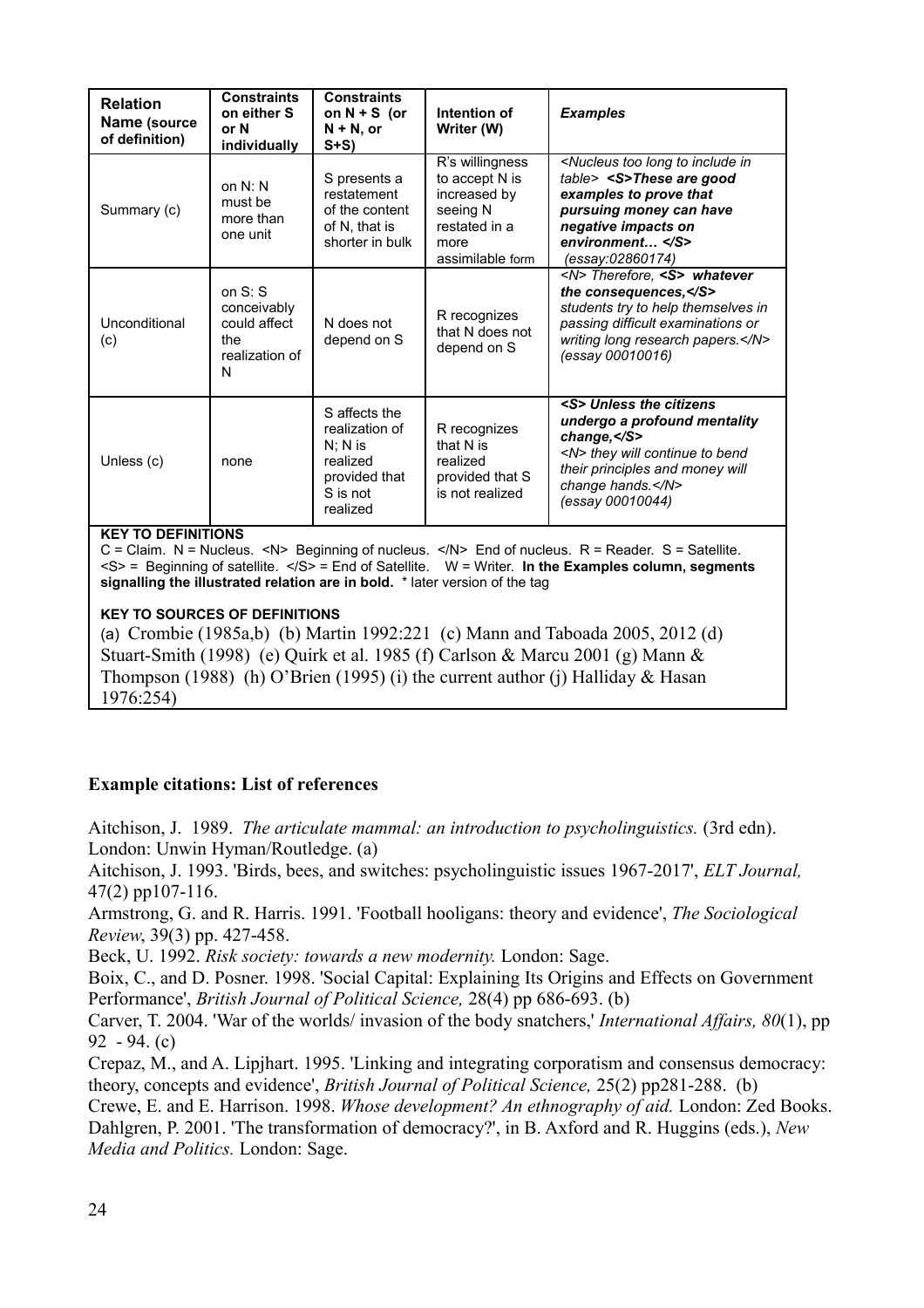Dake, M. 2001. 'The meaning of money in the 21<sup>st</sup> century. An interview with Jacob Needleman'. http://www.paraview.com/features/needleman.htm

Dement, W. 2000. *The Promise of Sleep: the Scientific Connection between Health, Happiness and a Good Night's Sleep*. New York/London: Delacourt Press/Macmillan.

Deneire, M. 1998. 'A response to H. G. Widdowson's "EIL, ESL, EFL: global issues and local interest",' *World Englishes*, 17 pp 393–395

Easterlin, R. 2001. 'Why rising incomes make us no happier'.

http://www.res.org.uk/media/easterlin.htm

Ellis, G. 1996. 'How culturally appropriate is the communicative approach?' *ELT Journal,* 50(3), pp213-218. (d)

Fairclough, N. 1992. *Discourse and social change*. Cambridge: Polity Press.

Foucault, M. 1977. *Madness and civilisation: a history of insanity in the age of reason.* London: Tavistock.

Genesee, F. 1989. 'Early bilingual development: one language or two?' *Journal of Child Language* 16 pp 161-79.

Goddard, H. 2002. 'Islam and Democracy', *Political Quarterly,* 73(1), pp3-9. (c)

Golik, P. 1999. 'Corruption'. *The Warsaw Voice*, 18 April.

Horlick-Jones, T.(2003). 'Managing risk and contingency: interaction and accounting behaviour'. *Health, Risk and Society* 5(2), 222-227. (f)

Kamwangamalu, N. 2002. 'English in South Africa at the millennium: challenges and prospects', *World Englishes,* 21(1), 161-163. (c)

Keman, H. and P. Pennings. 'Managing Political and Societal Conflict in Democracies: Do Consensus and Corporatism Matter?' *British Journal of Political Science,* 25(2) pp 271-281.

Lietaer, B. 2002. *The future of money*. London: Century.

Marinova-Todd, S., D. Marshall, and C. Snow. 2001. 'Missing the Point: A Response to Hyltenstam and Abrahamsson', *TESOL Quarterly,* 35(1) pp 171-176. (e)

Mackey, W.F. 1986. 'The polyglossic spectrum', in J. Fishman et al (eds.) *The Fergusonian Impact*. Vol 2. Berlin: Mouton de Gruyter. pp 237-43.

McArthur, T. 1998. *The English languages.* Cambridge: Cambridge University Press.

Metz, D. 2002. 'The politics of population ageing', *Political Quarterly,* 73(3), 321-327. (c)

Newton, K. 1997. 'Residential Mobility in London: Rational Choice Fairy Tale, Utopia or Reality', *Br Journal of Political Science,* 27(1), pp148-151. (b)

Palfreyman, D. 2003. 'Expanding the discourse on learner development: a reply to Anita Wenden', *Applied Linguistics,* 24(4) pp 243-248. (a)

Petts, J., T. Horlick-Jones, and G. Murdoch. 2001. *Social amplification of risk: the media and the public.* Sudbury: HSE Books.

Prodromou, L. 2000. 'Bring back the bard', *Guardian weekly: Learning English* (supplement), 18 May p.3.

Richardson, K. 2003. 'Health risks on the internet: establishing credibility on line', *Health, Risk and Society* 5(2), pp171-84.

Schmitter, P.C. 1982. 'Reflections on where the theory of corporatism has gone and where the praxis of neo-corporatism may be going', in G. Lehmbruch and P.C. Schmitter (eds.), *Patterns of Corporatist Policy Making*. London: Sage.

Scovel, T. 1989.*A time to speak: a psycholinguistic examination of the critical period for language acquisiton.* Rowley, MA: Newbury House.

Singleton, D. 1989. *Language acquisition: The age factor.* Clevedon, Avon: Multilingual Matters. Skousen, M. 2000. 'In Defense of the rich', *The Freeman* 50(6), June.

Smitherman, Genva 1997 'Black English and the Education of Black Children: One Mo Once', *The Black Scholar* 27 (1) p30.

Stanley, T.J. 2000. *The Millionaire Mind*. Kansas City : Andrews & McMeel.